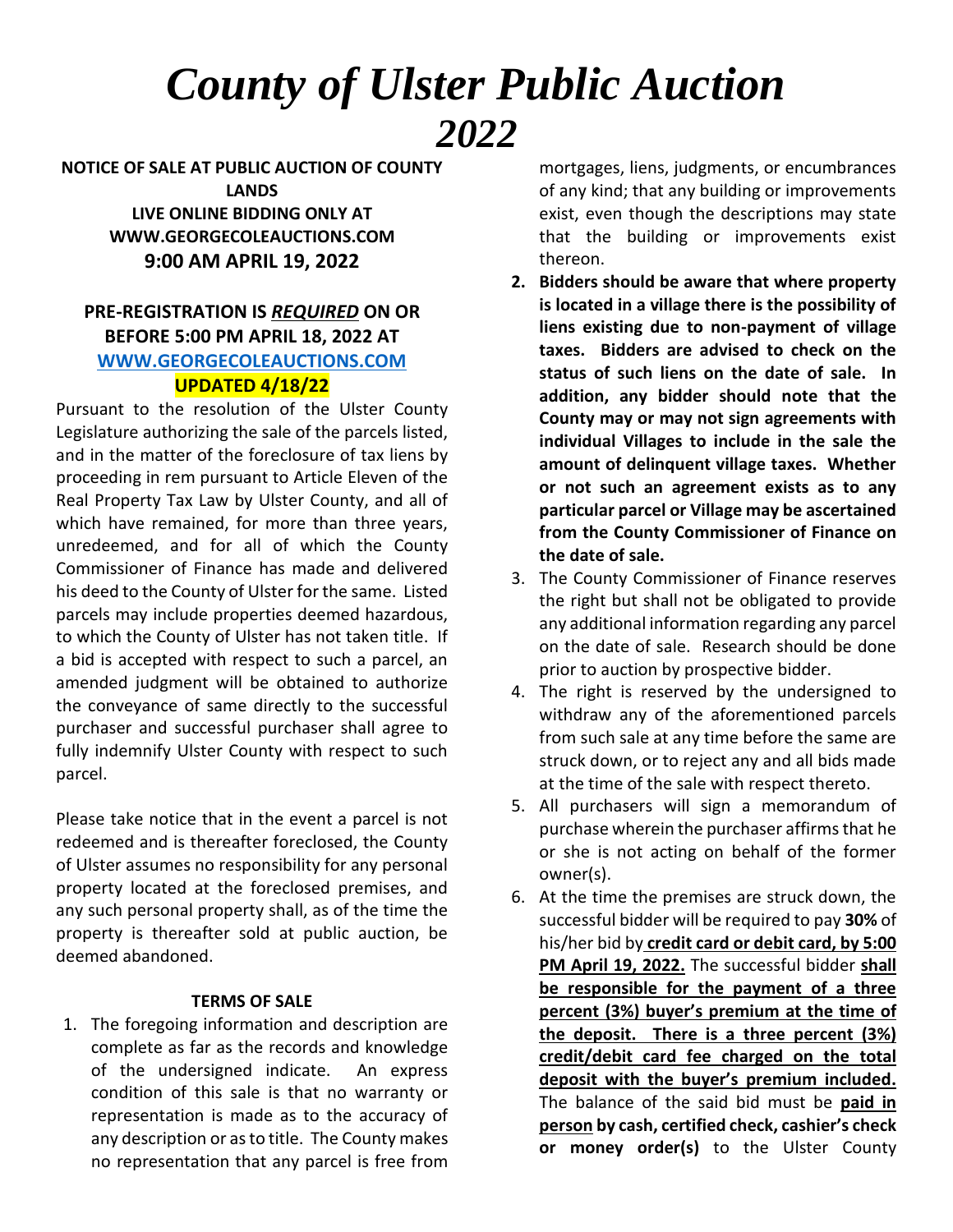Commissioner of Finance **within seven (7) business days. The Department of Finance will contact you to schedule your final payment appointment within 24 hours after the close of the auction.** All bid balances must be paid in full at the time of the scheduled appointment or the offer shall be deemed withdrawn and the monies paid will be forfeited. There will be a deed recording fee due along with your bid balance in the amount of **\$195.00 or \$310.00, depending on the classification of the property, for the recording fee for the deed. For properties in the Town or Village of New Paltz, the recording fee is \$200.00 or \$315.00, depending on the classification of the property.**

- 7. No Recourse. Bidders shall not hold Ulster County and/or George Cole Auctions, Inc. responsible for any failure due to the loss of the internet connection supplied by the Provider.
- 8. **Every bid made at the sale shall be deemed a firm offer to purchase, subject to acceptance or rejection by the Ulster County Legislature in its sole and absolute discretion.** If accepted, a **quitclaim deed** conveying the interest of the County in the parcel of land will be executed and delivered. The successful bidder is subject to the condition and covenant that the said County of Ulster shall in no event be or become liable for any defects in title so conveyed for any cause whatsoever, and no claim or demand of any nature shall ever be made against the said County of Ulster arising from such sale or proceedings leading thereto. In the event any offer is rejected by the Ulster County Legislature, the monies paid there under shall be promptly refunded.
- **9. Bids will not be submitted to the Legislature until they are paid in full. Transfer gains and E & A forms must be fully completed by a bidder to allow recording of the deed. If bidder fails to comply with these requirements, his/her bid will be rejected, and money returned or forfeited.**
- 10. The opening bid shall be the redemption amount listed for each property except, in instances where the County Commissioner of Finance has established a lower minimum

opening bid. Succeeding bids must be made in multiples of at least \$100. Interest is not paid on bids rejected by the County Legislature.

- 11. **The purchaser of any of said parcels shall, at the time and place of his/her appointment to settle, sign a memorandum of his/her offer to purchase and an agreement to comply with the terms and conditions of sale herein contained, and to execute transfer gains and E & A forms to allow recording of the deed. When taking title to property in more than one name, please be specific as to the form of ownership you would like the deed to be in, i.e. ( tenants in common, joint tenants with the right of survivorship or in the case of a married couple tenants by the entirety). There are significant differences in each form of ownership, so if one is unsure or has questions, a private attorney should be consulted. If you are taking title in the name of a single or multi-member LLC, all members, managers, and other authorized persons of the LLC must provide their name(s) and address(es). If any member of the LLC is itself an LLC or other business entity, a list of all shareholders, directors, officers, members, managers and/or partners of that LLC or other business entity's name(s) and address(es) must be provided.**
- 12. Upon the approval of the purchase bid, the deed will be filed with the County Clerk.
- **13. POSSESSION OF PROPERTY IS FORBIDDEN UNTIL THE DEED IS RECORDED WITH THE ULSTER COUNTY CLERK CONVEYING TITLE TO THE PURCHASER. TITLE VESTS UPON THE RECORDING OF THE DEED.**
- 14. SUCCESSFUL BIDDERS SHALL BE RESPONSIBLE FOR PAYMENT OF **2022-2023** SCHOOL TAXES, ANY VILLAGE OR TOWN WATER AND SEWER RENTS AND ASSESSMENTS, ANY OTHER APPLICABLE CHARGES (INCLUDING BUT NOT LIMITED TO, OMITTED AND PRO RATED TAXES, DEMOLITION CHARGES AND INTEREST AND PENALTIES), AND ALL SUBSEQUENT TAX LEVIES.
- 15. Evictions, if necessary, are the sole responsibility of the successful bidder once the deed has been recorded in their name.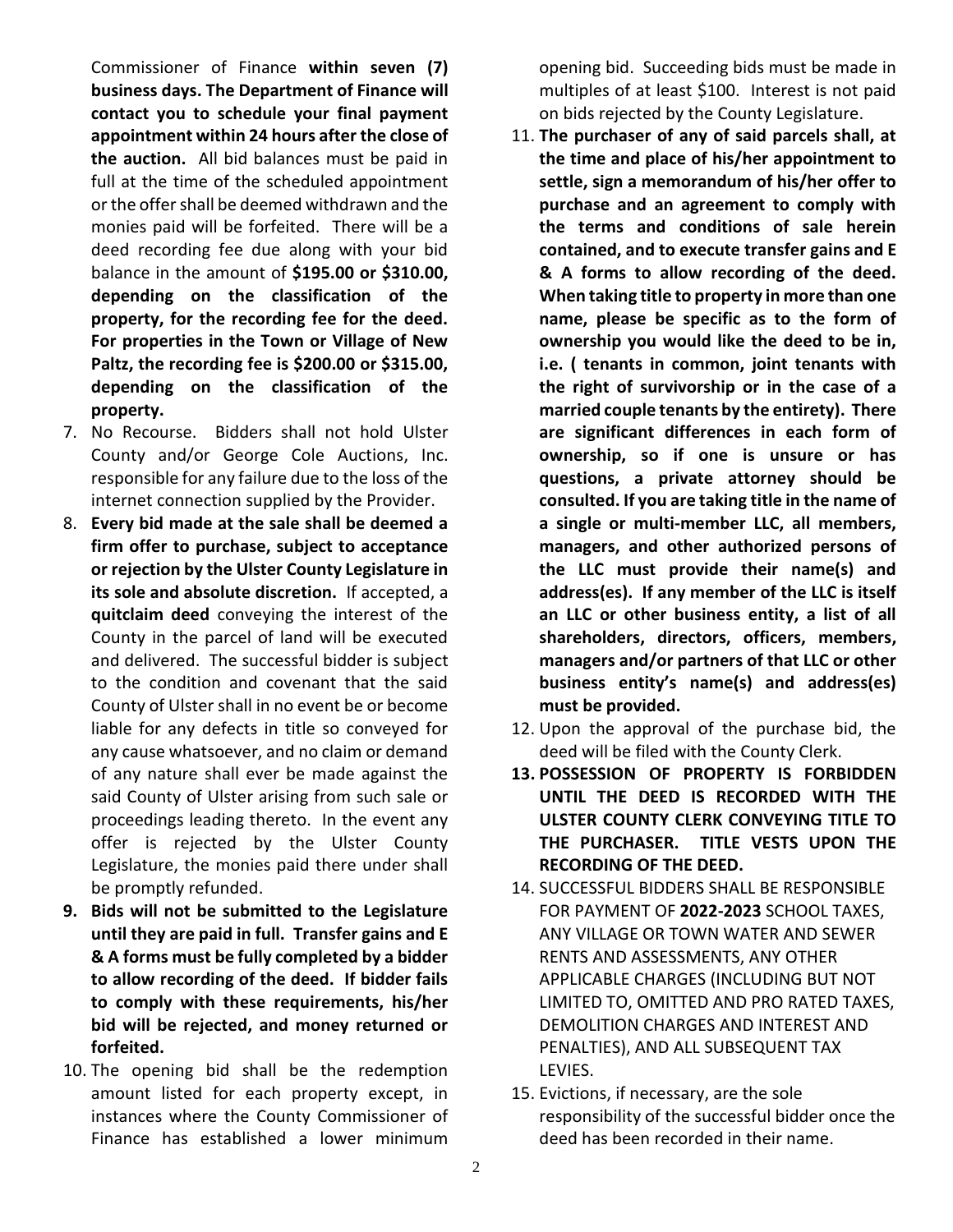**16. All registered bidders are required to provide proper picture I.D. with a signature.**

**PLEASE NOTE:** *Ulster County has a Reacquisition Policy, for residential and commercial properties only, that allows the former owner of a property to buy back their property after a bid has been received but prior to Legislative approval, for an amount in excess of the highest bid at auction plus buyer's premium including processing fee. If this occurs, the bidder will be reimbursed his/her bid monies paid, including the buyer's premium with processing fee.*

**COUNTY OF ULSTER BY:**  Honorable Tracey Bartels, Chairwoman, Ulster County Legislature

**CONTACT INFORMATION:** Burton Gulnick, Jr. Ulster County Commissioner of Finance

Phone: (845) 340-3297 Website: www.ulstercountyny.gov/finance **CODES FOR CLASSIFICATIONS 100 AGRICULTURAL 200 RESIDENTIAL 300 VACANT LAND 400 COMMERCIAL 500 RECREATION & ENTERTAINMENT 600 COMMUNITY SERVICES 700 INDUSTRIAL 800 PUBLIC SERVICES 900 WILD, FORESTED, CONSERVATION LANDS & PUBLIC PARKS**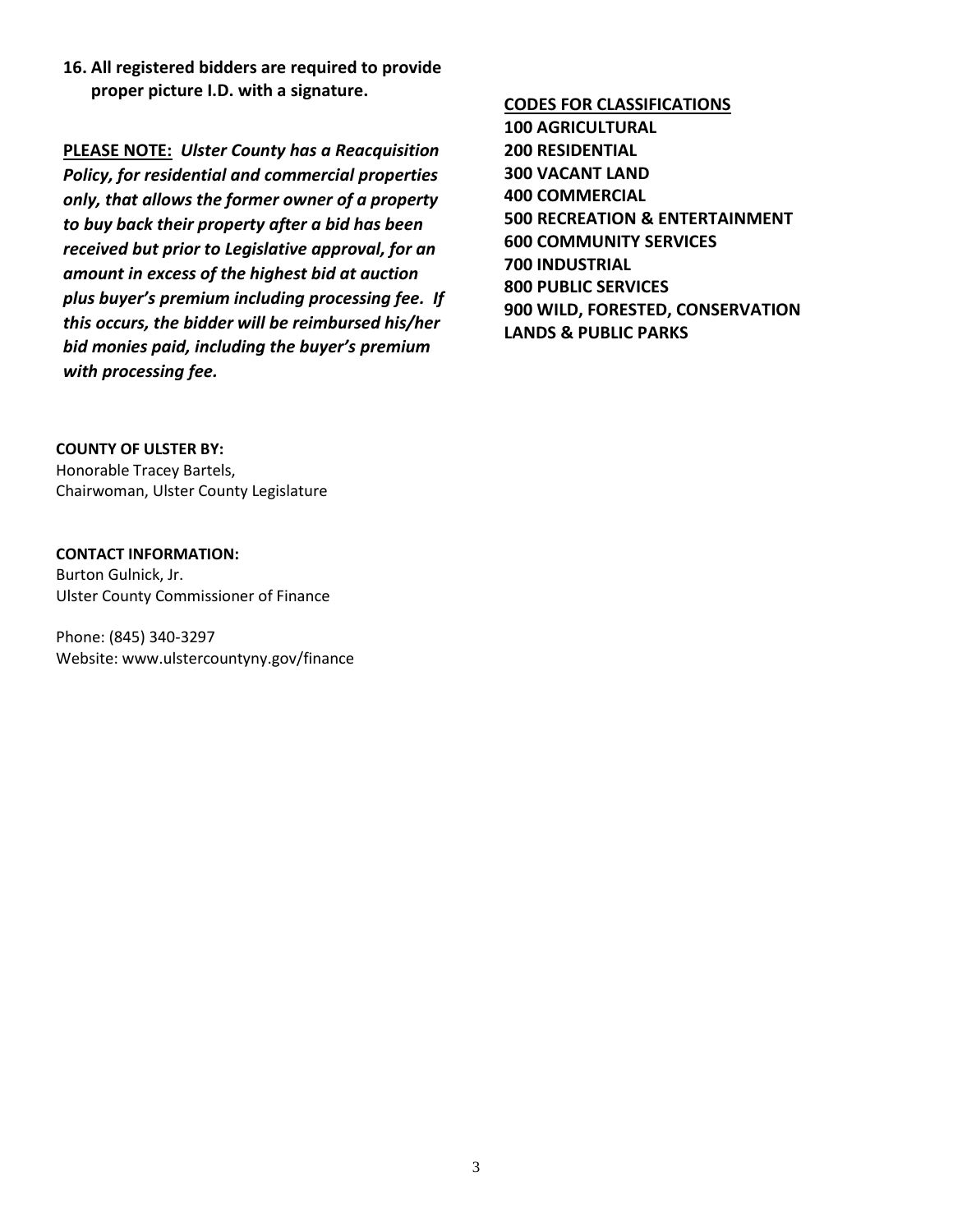# **IMPORTANT NOTICE**

**The County of Ulster strongly recommends that all prospective bidders thoroughly research and investigate any property(ies) they are planning on bidding on for judgments, liens, mortgages, exact location, description, physical condition, and legal use prior to bidding at the auction.**

**IF YOU HAVE NOT THOROUGHLY RESEARCHED AND INVESTIGATED THE PROPERTY(IES) YOU PLAN ON BIDDING ON, AND/OR DO NOT HAVE THE CORRECT FORM OF PAYMENT IN PLACE AT THE TIME AND PLACE OF THE AUCTION, PLEASE DO NOT BID ON ANY OF THEM.**

**IF YOU ARE DISSATISFIED WITH YOUR PURCHASE AND DO NOT PAY YOUR BID BALANCE YOU WILL NOT RECEIVE YOUR MONIES BACK. MONIES PAID WILL BE FORFEITED.**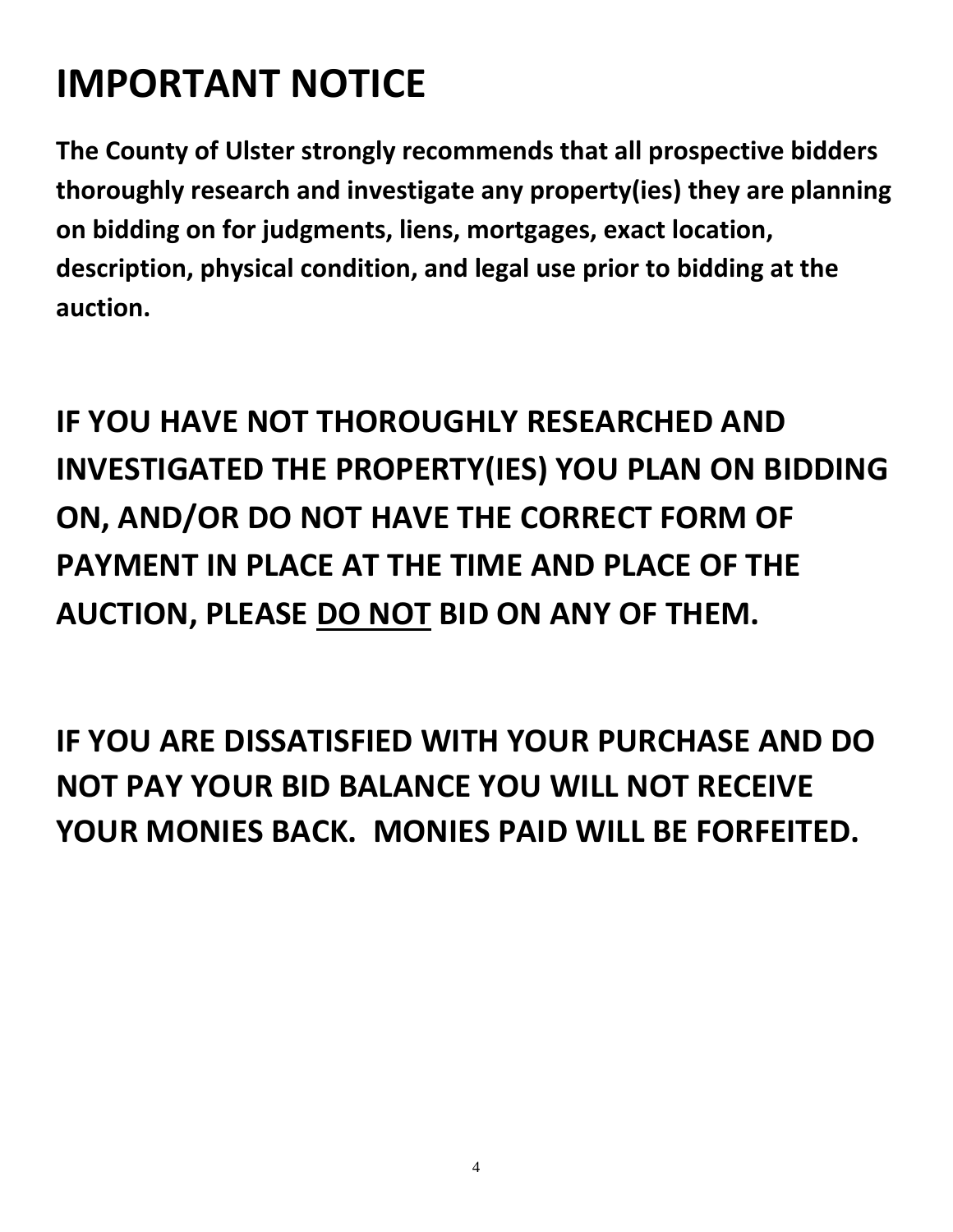## **DENNING**

**PARCEL#:** 1 **TOWN:** DENNING **ASSESSED TO:** DYMOND ALBERT W **CURRENT OWNER: SBL#:** 058.002-0003-024.000-0000 **CLASSIFICATION:** 311 **LOCATION:** DYMOND RD **ACREAGE:** .00 **FRONT FOOT:** 48.00 **DEPTH FOOT:** 100.00 **OLDEST YEAR OF TAX:** 2019 G **AMOUNT:** \$ 719

#### **ESOPUS**

**PARCEL#:** 10 **TOWN:** ESOPUS **ASSESSED TO:** BYERS GLADYS BYERS JOHN **CURRENT OWNER: SBL#:** 056.068-0002-028.000-0000 **CLASSIFICATION:** 311 **LOCATION:** BROADWAY **ACREAGE:** .75 **FRONT FOOT:** .00 **DEPTH FOOT:** .00 **OLDEST YEAR OF TAX:** 2019 G **AMOUNT:** \$5,091

**PARCEL#:** 11 **TOWN:** ESOPUS **ASSESSED TO:** MARKLE ISAAC **CURRENT OWNER: SBL#:** 063.004-0001-003.000-0000 **CLASSIFICATION:** 314 **LOCATION: ACREAGE:** 1.50 **FRONT FOOT:** .00 **DEPTH FOOT:** .00 **OLDEST YEAR OF TAX:** 2015 G **AMOUNT:** \$4,975

**PARCEL#:** 12 **TOWN:** ESOPUS **ASSESSED TO:** KOSKIE SHERRY M LAVALLEE TERRY **CURRENT OWNER: SBL#:** 063.004-0001-012.000-0000 **CLASSIFICATION:** 314 **LOCATION:** HUSSEY HILL RD **ACREAGE:** 3.00 **FRONT FOOT:** .00 **DEPTH FOOT:** .00 **OLDEST YEAR OF TAX:** 2019 G **AMOUNT:** \$1,147

**PARCEL#:** 13 **TOWN:** ESOPUS **ASSESSED TO:** KOSKIE ROBERT **CURRENT OWNER: SBL#:** 063.004-0001-013.000-0000 **CLASSIFICATION:** 314 **LOCATION:** UNION CENTER RD UP NOW HUSSY HILL RD **ACREAGE:** 6.50 **FRONT FOOT:** .00 **DEPTH FOOT:** .00 **OLDEST YEAR OF TAX:** 2019 G **AMOUNT:** \$1,778

**PARCEL#:** 14 **TOWN:** ESOPUS **ASSESSED TO:** MURPHY MICHAEL MURPHY ARLENE **CURRENT OWNER: SBL#:** 064.003-0001-010.100-0000 **CLASSIFICATION:** 314 **LOCATION:** 667 BROADWAY/ROUTE 9W **ACREAGE:** .00 **FRONT FOOT:** 100.00 **DEPTH FOOT:** 100.00 **OLDEST YEAR OF TAX:** 2019 G **AMOUNT:** \$2,064

**PARCEL#:** 15 **TOWN:** ESOPUS **ASSESSED TO:** MURPHY MICHAEL MURPHY ARLENE **CURRENT OWNER: SBL#:** 064.003-0001-010.200-0000 **CLASSIFICATION:** 311 **LOCATION:** BROADWAY/ROUTE 9W **ACREAGE:** .00 **FRONT FOOT:** 81.00 **DEPTH FOOT:** 155.00 **OLDEST YEAR OF TAX:** 2019 G **AMOUNT:** \$2,723

**PARCEL#:** 16 **TOWN:** ESOPUS **ASSESSED TO:** ANDERSON ELEANOR ANDERSON MARK **CURRENT OWNER: SBL#:** 071.001-0003-040.000-0000 **CLASSIFICATION:** 314 **LOCATION:** HARDENBURGH RD **ACREAGE:** 5.00 **FRONT FOOT:** .00 **DEPTH FOOT:** .00 **OLDEST YEAR OF TAX:** 2018 G **AMOUNT:** \$4,373

**PARCEL#:** 18 **TOWN:** ESOPUS **ASSESSED TO:** ROSENDALE MANOR INC **CURRENT OWNER: SBL#:** 071.030-0001-021.000-0000 **CLASSIFICATION:** 311 **LOCATION:** 1831 ROUTE 213 **ACREAGE:** .62 **FRONT FOOT:** .00 **DEPTH FOOT:** .00 **OLDEST YEAR OF TAX:** 2018 G **AMOUNT:** \$5,256

**PARCEL#:** 19 **TOWN:** ESOPUS **ASSESSED TO:** ECKERT HAYWARD **CURRENT OWNER: SBL#:** 071.030-0004-007.200-0000 **CLASSIFICATION:** 314 **LOCATION:** HARDENBURGH RD **ACREAGE:** .12 **FRONT FOOT:** .00 **DEPTH FOOT:** .00 **OLDEST YEAR OF TAX:** 2018 G **AMOUNT:** \$7,586

## **GARDINER**

**PARCEL#:** 24 **TOWN:** GARDINER **ASSESSED TO:** FORSTNER WILLIAM **CURRENT OWNER: SBL#:** 093.001-0002-016.000-0000 **CLASSIFICATION:** 210 **LOCATION:** 1010 BRUYNSWICK RD **ACREAGE:** .19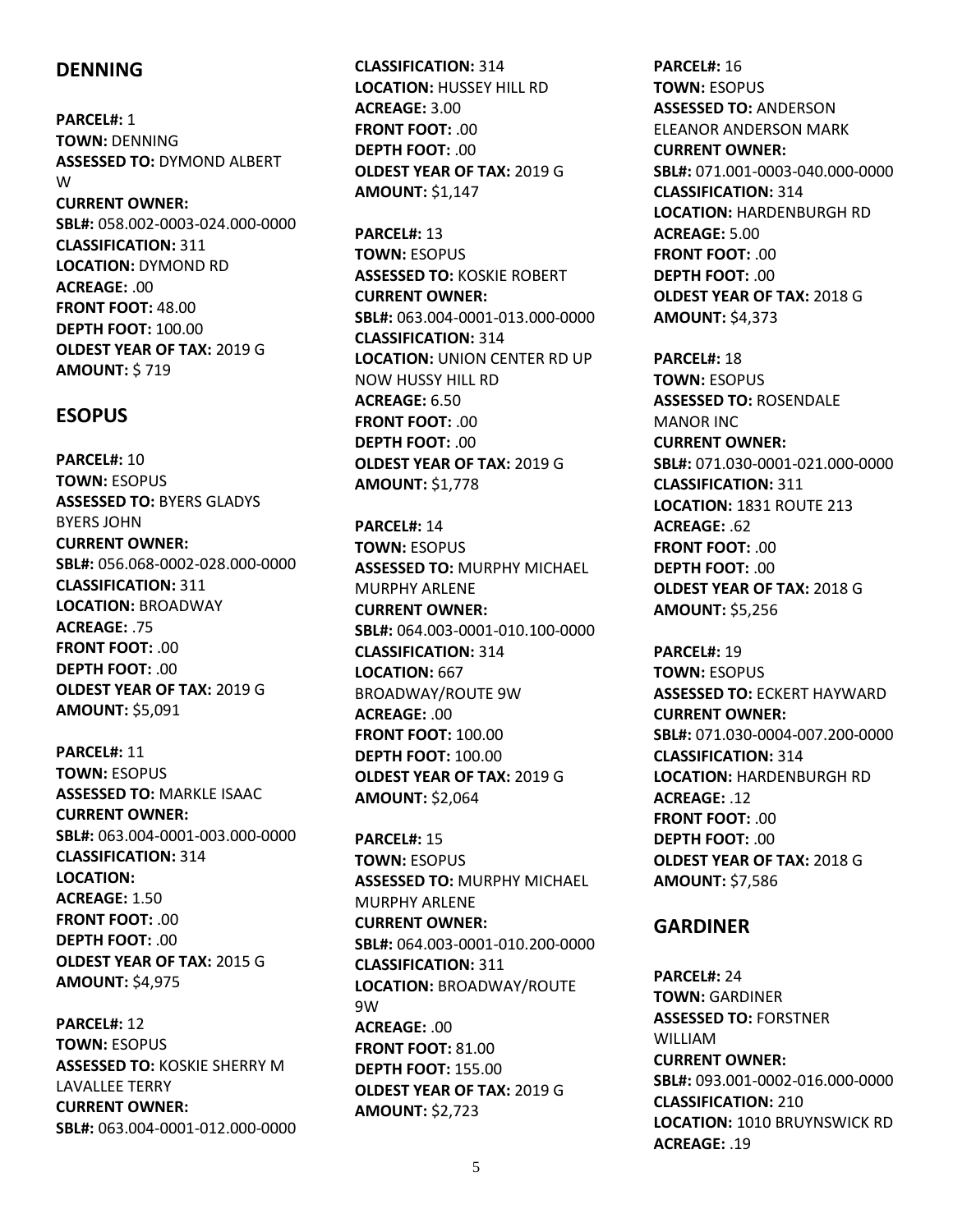**FRONT FOOT:** 55.00 **DEPTH FOOT:** 100.00 **OLDEST YEAR OF TAX:** 2018 G **AMOUNT:** \$16,730

#### **HARDENBURGH**

**PARCEL#:** 28 **TOWN:** HARDENBURGH **ASSESSED TO:** LOEFFEL JOHN **CURRENT OWNER:** LOEFFEL JOHN PARETTA JR LAWRENCE PIEKUNKA ALEXANDRA S POWERS JAMES **SBL#:** 003.003-0003-047.000-0000 **CLASSIFICATION:** 260 **LOCATION:** TODD MT RD **ACREAGE:** 4.10 **FRONT FOOT:** .00 **DEPTH FOOT:** .00 **OLDEST YEAR OF TAX:** 2018 G **AMOUNT:** \$7,301

#### **HURLEY**

**PARCEL#:** 29 **TOWN:** HURLEY **ASSESSED TO:** PEDERNALES MARTIN PEDERNALES GLORIA **CURRENT OWNER: SBL#:** 046.002-0001-003.000-0000 **CLASSIFICATION:** 314 **LOCATION:** OFF BAKER RD **ACREAGE:** 1.10 **FRONT FOOT:** .00 **DEPTH FOOT: 00 OLDEST YEAR OF TAX:** 2018 G **AMOUNT:** \$ 943

**PARCEL#:** 30 **TOWN:** HURLEY **ASSESSED TO:** PEDERNALES MARTIN **CURRENT OWNER: SBL#:** 047.002-0007-031.000-0000 **CLASSIFICATION:** 314 **LOCATION:** OFF BRUCKEN RD **ACREAGE:** .25 **FRONT FOOT:** .00 **DEPTH FOOT:** .00 **OLDEST YEAR OF TAX:** 2018 G **AMOUNT:** \$ 916

**PARCEL#:** 31 **TOWN:** HURLEY **ASSESSED TO:** PUTTLITZ ALBERT F **CURRENT OWNER: SBL#:** 047.003-0003-008.000-0000 **CLASSIFICATION:** 314 **LOCATION:** FRONERS RD **ACREAGE:** .81 **FRONT FOOT:** 212.90 **DEPTH FOOT:** 258.30 **OLDEST YEAR OF TAX:** 2018 G **AMOUNT:** \$2,816

**PARCEL#:** 32 **TOWN:** HURLEY **ASSESSED TO:** PEDERNALES MARTIN PEDERNALES GLORIA **CURRENT OWNER: SBL#:** 047.004-0002-004.000-0000 **CLASSIFICATION:** 323 **LOCATION:** OFF SCHILDKNECHT RD **ACREAGE:** 6.00 **FRONT FOOT:** .00 **DEPTH FOOT:** .00 **OLDEST YEAR OF TAX:** 2018 G **AMOUNT:** \$1,415

**PARCEL#:** 34 **TOWN:** HURLEY **ASSESSED TO:** BOWERS KARLTON D CUNNINGHAM KATHY GRACE **CURRENT OWNER: SBL#:** 055.004-0007-009.000-0000 **CLASSIFICATION:** 323 **LOCATION:** DEWITT MILLS RD **ACREAGE:** 5.50 **FRONT FOOT:** .00 **DEPTH FOOT:** .00 **OLDEST YEAR OF TAX:** 2018 G **AMOUNT:** \$1,619

**PARCEL#:** 35 **TOWN:** HURLEY **ASSESSED TO:** STEIN SAMUEL J **CURRENT OWNER: SBL#:** 055.008-0006-007.000-0000 **CLASSIFICATION:** 210 **LOCATION:** 277 THOMAS ST **ACREAGE:** .41 **FRONT FOOT:** 120.00 **DEPTH FOOT:** 150.00

**OLDEST YEAR OF TAX:** 2019 G **AMOUNT:** \$35,472

**PARCEL#:** 36 **TOWN:** HURLEY **ASSESSED TO:** VOGT C. KENDALL RONDER ROBERT A **CURRENT OWNER: SBL#:** 055.008-0006-033.000-0000 **CLASSIFICATION:** 311 **LOCATION:** WINDSOR DR **ACREAGE:** .00 **FRONT FOOT:** 22.00 **DEPTH FOOT:** 150.00 **OLDEST YEAR OF TAX:** 2018 G **AMOUNT:** \$ 949

### **KINGSTON**

**PARCEL#:** 37 **TOWN:** KINGSTON **ASSESSED TO:** DARDIK RAQUEL **CURRENT OWNER:** PRAHNA LLC **SBL#:** 039.003-0001-002.400-0000 **CLASSIFICATION:** 322 **LOCATION:** SAWKILL RD **ACREAGE:** 22.30 **FRONT FOOT:** .00 **DEPTH FOOT:** .00 **OLDEST YEAR OF TAX:** 2018 G **AMOUNT: To be sold with Parcel #267 as one parcel. See Parcel #267 for grand total.**

**PARCEL#:** 38 **TOWN:** KINGSTON **ASSESSED TO:** RAY GLORIA **CURRENT OWNER: SBL#:** 039.045-0001-007.000-0000 **CLASSIFICATION:** 210 **LOCATION:** 1235 SAWKILL RD **ACREAGE:** .24 **FRONT FOOT:** .00 **DEPTH FOOT:** .00 **OLDEST YEAR OF TAX:** 2018 G **AMOUNT:** \$30,650

**PARCEL#:** 39 **TOWN:** KINGSTON **ASSESSED TO:** KWASNICKI ANDREW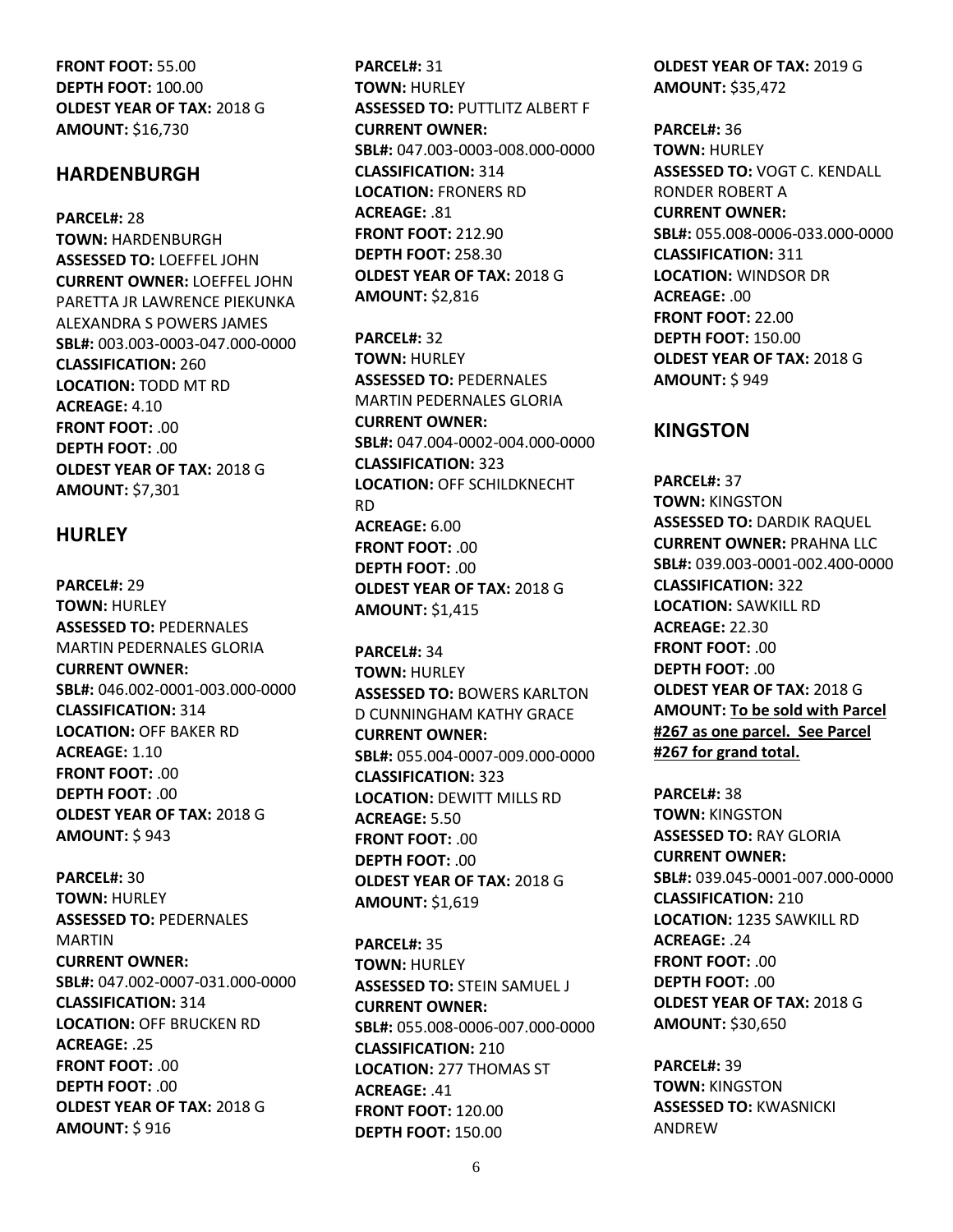#### **CURRENT OWNER:**

**SBL#:** 047.007-0002-009.000-0000 **CLASSIFICATION:** 330 **LOCATION:** ROUTE 28 **ACREAGE:** .46 **FRONT FOOT:** .00 **DEPTH FOOT:** .00 **OLDEST YEAR OF TAX:** 2017/2018 S **AMOUNT:** \$14,697

**PARCEL#:** 40 **TOWN:** KINGSTON **ASSESSED TO:** KAYSER RAYMOND JR KAYSER PATRICIA **CURRENT OWNER: SBL#:** 047.007-0002-010.000-0000 **CLASSIFICATION:** 210 **LOCATION:** 160 ROUTE 28 A **ACREAGE:** 1.00 **FRONT FOOT:** .00 **DEPTH FOOT:** .00 **OLDEST YEAR OF TAX:** 2018 G **AMOUNT:** \$12,053

#### **LLOYD**

**PARCEL#:** 41 **TOWN:** LLOYD **ASSESSED TO:** EISGRUBER MARTIN  $\mathsf{C}$ **CURRENT OWNER: SBL#:** 079.002-0001-020.000-0000 **CLASSIFICATION:** 314 **LOCATION:** HAWLEYS CORNERS RD **ACREAGE:** .77 **FRONT FOOT:** .00 **DEPTH FOOT:** .00 **OLDEST YEAR OF TAX:** 2018 G **AMOUNT:** \$10,080

**PARCEL#:** 44 **TOWN:** LLOYD **ASSESSED TO:** NASTASI ANTHONY NATASI INEZ **CURRENT OWNER: SBL#:** 087.001-0003-026.000-0000 **CLASSIFICATION:** 340 **LOCATION:** ROUTE 299 **ACREAGE:** 3.90 **FRONT FOOT:** .00

**DEPTH FOOT:** .00 **OLDEST YEAR OF TAX:** 2016 G **AMOUNT:** \$15,182

**PARCEL#:** 47 **TOWN:** LLOYD **ASSESSED TO:** CASTRO JARAVIN RICARDO B **CURRENT OWNER: SBL#:** 087.003-0001-027.100-0000 **CLASSIFICATION:** 311 **LOCATION:** SOUTH ST **ACREAGE:** 1.00 **FRONT FOOT:** .00 **DEPTH FOOT:** .00 **OLDEST YEAR OF TAX:** 2019 G **AMOUNT:** \$ 419

**PARCEL#:** 48 **TOWN:** LLOYD **ASSESSED TO:** BROWN MEGHAN S **CURRENT OWNER: SBL#:** 087.003-0001-027.200-0000 **CLASSIFICATION:** 311 **LOCATION:** SOUTH ST **ACREAGE:** 1.10 **FRONT FOOT:** .00 **DEPTH FOOT:** .00 **OLDEST YEAR OF TAX:** 2019 G **AMOUNT:** \$ 726

**PARCEL#:** 50 **TOWN:** LLOYD **ASSESSED TO:** SUMAN SAHA **CURRENT OWNER: SBL#:** 088.013-0004-019.100-0000 **CLASSIFICATION:** 311 **LOCATION:** CLEARWATER RD **ACREAGE:** 1.20 **FRONT FOOT:** .00 **DEPTH FOOT:** .00 **OLDEST YEAR OF TAX:** 2018 G **AMOUNT:** \$ 851

**PARCEL#:** 57 **TOWN:** LLOYD **ASSESSED TO:** BURGER ALONZO IV **CURRENT OWNER: SBL#:** 094.002-0004-020.000-0000 **CLASSIFICATION:** 270 **LOCATION:** 450 S OHIOVILLE RD **ACREAGE:** .67

**FRONT FOOT:** .00 **DEPTH FOOT:** .00 **OLDEST YEAR OF TAX:** 2017 G **AMOUNT:** \$17,162

**PARCEL#:** 58 **TOWN:** LLOYD **ASSESSED TO:** BUSH DAVID CARLILE JASON **CURRENT OWNER: SBL#:** 095.002-0009-006.000-0000 **CLASSIFICATION:** 311 **LOCATION:** 423 VINEYARD AVE **ACREAGE:** .57 **FRONT FOOT:** .00 **DEPTH FOOT:** .00 **OLDEST YEAR OF TAX:** 2019 G **AMOUNT:** \$5,717

### **MARBLETOWN**

**PARCEL#:** 61 **TOWN:** MARBLETOWN **ASSESSED TO:** PEDERNALES MARTIN PEDERNALES GLORIA **CURRENT OWNER: SBL#:** 046.004-0002-037.000-0000 **CLASSIFICATION:** 322 **LOCATION:** LAPLA RD **ACREAGE:** 26.70 **FRONT FOOT:** .00 **DEPTH FOOT:** .00 **OLDEST YEAR OF TAX:** 2018 G **AMOUNT:** \$3,178

**PARCEL#:** 62 **TOWN:** MARBLETOWN **ASSESSED TO:** BROWN WILLIAM **CURRENT OWNER: SBL#:** 055.003-0001-029.100-0000 **CLASSIFICATION:** 312 **LOCATION:** ASHOKAN RD **ACREAGE:** 3.60 **FRONT FOOT:** .00 **DEPTH FOOT:** .00 **OLDEST YEAR OF TAX:** 2018 G **AMOUNT:** \$8,904

#### **MARLBOROUGH**

**PARCEL#:** 66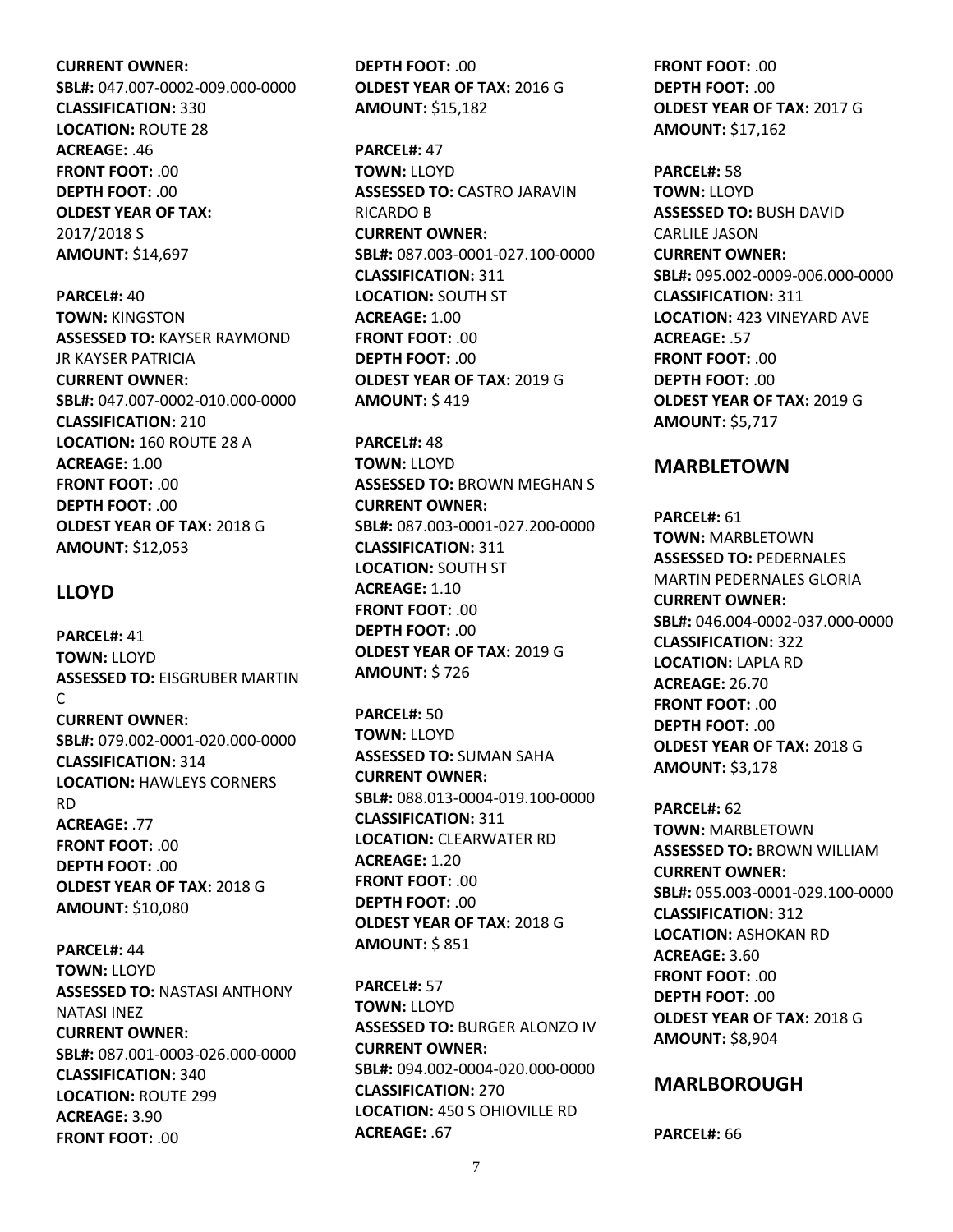**TOWN:** MARLBOROUGH **ASSESSED TO:** PARK HAE KUN **CURRENT OWNER: SBL#:** 103.009-0002-016.000-0000 **CLASSIFICATION:** 311 **LOCATION:** DOCK RD **ACREAGE:** .00 **FRONT FOOT:** 185.00 **DEPTH FOOT:** 65.00 **OLDEST YEAR OF TAX:** 2019 G **AMOUNT:** \$2,518

**PARCEL#:** 68 **TOWN:** MARLBOROUGH **ASSESSED TO:** COUNTY OF ULSTER **CURRENT OWNER:** STORMS ALFRED & STORMS ALEXANDREA **SBL#:** 108.002-0004-022.000-0000 **CLASSIFICATION:** 311 **LOCATION:** RIDGE RD **ACREAGE:** .40 **FRONT FOOT:** 124.00 **DEPTH FOOT:** 146.50 **OLDEST YEAR OF TAX:** 2015 G **AMOUNT:** \$13,139

**PARCEL#:** 69 **TOWN:** MARLBOROUGH **ASSESSED TO:** CATANZARTI ANNA **CURRENT OWNER: SBL#:** 108.003-0002-044.000-0000 **CLASSIFICATION:** 210 **LOCATION:** 6 SABELLA PL **ACREAGE:** .00 **FRONT FOOT:** 100.00 **DEPTH FOOT:** 150.00 **OLDEST YEAR OF TAX:** 2018 G **AMOUNT:** \$27,908

#### **NEW PALTZ**

**PARCEL#:** 72 **TOWN:** NEW PALTZ **ASSESSED TO:** COUNTY OF ULSTER/BEREND ERIC **CURRENT OWNER: SBL#:** 078.003-0003-012.000-0000 **CLASSIFICATION:** 314 **LOCATION:** CANAAN RD **ACREAGE:** .64 **FRONT FOOT:** 187.00

**DEPTH FOOT:** 150.00 **OLDEST YEAR OF TAX:** 2017 G **AMOUNT:** \$12,154 **OPENING BID:** \$100

**PARCEL#:** 73 **TOWN:** NEW PALTZ **ASSESSED TO:** SVL PROPERTIES, LLC **CURRENT OWNER: SBL#:** 078.016-0004-005.130-0000 **CLASSIFICATION:** 311 **LOCATION:** HORSENDEN RD **ACREAGE:** 1.00 **FRONT FOOT:** .00 **DEPTH FOOT:** .00 **OLDEST YEAR OF TAX:** 2018 G **AMOUNT:** \$2,457

**PARCEL#:** 74 **TOWN:** NEW PALTZ **ASSESSED TO:** CASTELLI MICHAEL **CURRENT OWNER: SBL#:** 079.003-0005-053.000-0000 **CLASSIFICATION:** 314 **LOCATION:** PLUTARCH RD **ACREAGE:** .54 **FRONT FOOT:** 80.00 **DEPTH FOOT:** 295.00 **OLDEST YEAR OF TAX:** 2019 G **AMOUNT:** \$1,922

**PARCEL#:** 76 **TOWN:** NEW PALTZ **ASSESSED TO:** MUKHTAR SYED ALI NYSRAT M **CURRENT OWNER: SBL#:** 086.016-0003-021.000-0000 **CLASSIFICATION:** 971 **LOCATION:** S OHIOVILLE RD **ACREAGE:** 1.10 **FRONT FOOT:** .00 **DEPTH FOOT:** .00 **OLDEST YEAR OF TAX:** 2010 G **AMOUNT:** \$2,525 **OPENING BID:** \$50

**PARCEL#:** 78 **TOWN:** NEW PALTZ **ASSESSED TO:** PEDERNALES MARTIN PEDERNALES GLORIA **CURRENT OWNER:**

**SBL#:** 087.005-0003-056.000-0000 **CLASSIFICATION:** 323 **LOCATION:** PLUTARCH RD **ACREAGE:** 18.70 **FRONT FOOT:** 1190.00 **DEPTH FOOT:** .00 **OLDEST YEAR OF TAX:** 2018 G **AMOUNT:** \$4,834

**PARCEL#:** 79 **TOWN:** NEW PALTZ **ASSESSED TO:** PEDERNALES MARTIN PEDERNALES GLORIA **CURRENT OWNER: SBL#:** 087.009-0003-015.000-0000 **CLASSIFICATION:** 311 **LOCATION:** OLD RTE 299 **ACREAGE:** 1.10 **FRONT FOOT:** 110.00 **DEPTH FOOT:** 400.00 **OLDEST YEAR OF TAX:** 2018 G **AMOUNT:** \$4,398

### **OLIVE**

**PARCEL#:** 81 **TOWN:** OLIVE **ASSESSED TO:** WILBER BARBARA ANN **CURRENT OWNER: SBL#:** 036.003-0003-021.000-0000 **CLASSIFICATION:** 260 **LOCATION:** 4247 RT 28A W SHOKAN **ACREAGE:** .21 **FRONT FOOT:** .00 **DEPTH FOOT:** .00 **OLDEST YEAR OF TAX:** 2018 G **AMOUNT:** \$4,591

## **PLATTEKILL**

**PARCEL#:** 87 **TOWN:** PLATTEKILL **ASSESSED TO:** ALONZO JOSEPH ALONZO ANNA M **CURRENT OWNER: SBL#:** 101.003-0003-007.000-0000 **CLASSIFICATION:** 314 **LOCATION:** RT 32 **ACREAGE:** .25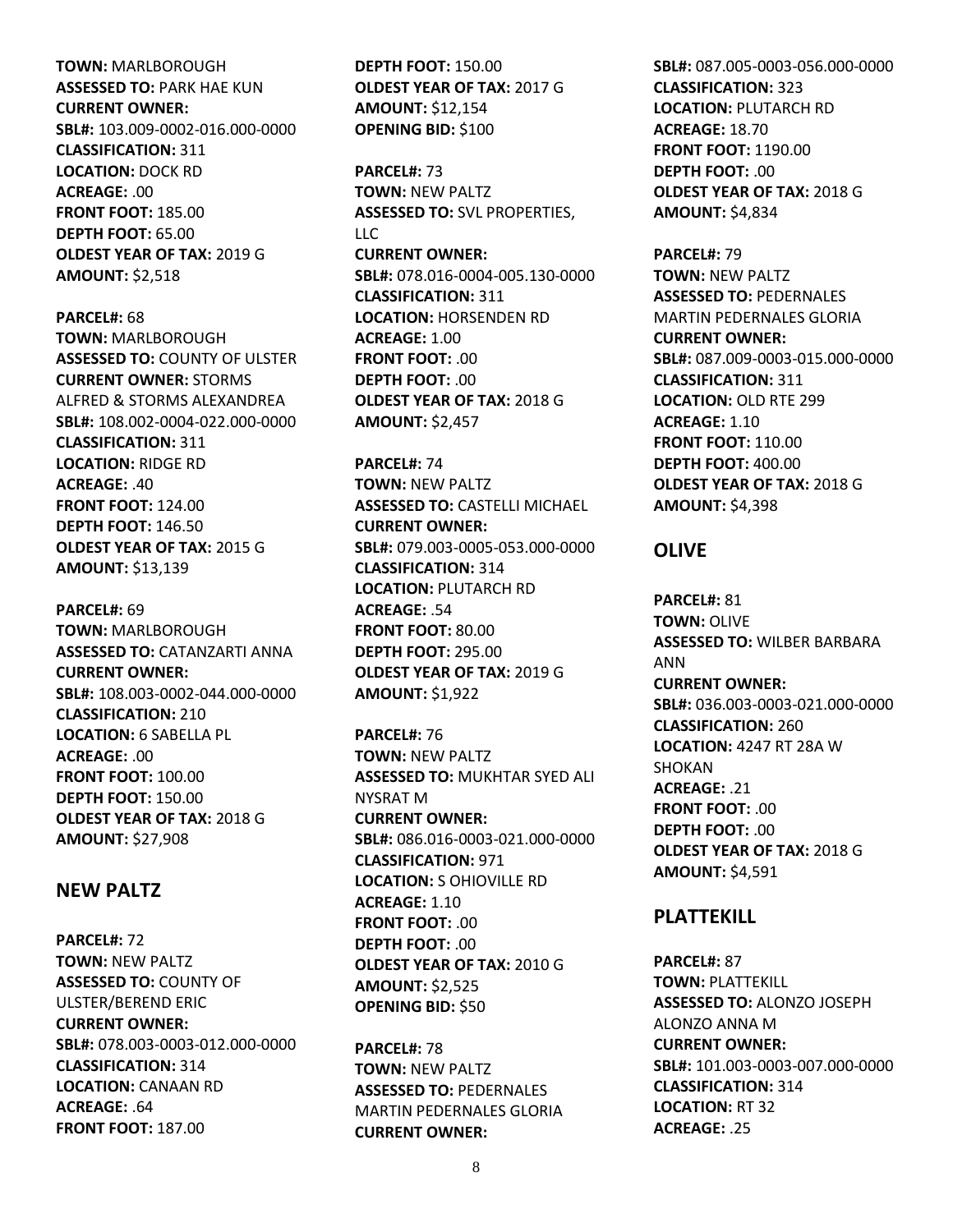**FRONT FOOT:** 230.00 **DEPTH FOOT:** .00 **OLDEST YEAR OF TAX:** 2019 G **AMOUNT:** \$1,008

**PARCEL#:** 91 **TOWN:** PLATTEKILL **ASSESSED TO:** PEDERNALES MARTIN PEDERNALES GLORIA **CURRENT OWNER: SBL#:** 102.001-0004-026.000-0000 **CLASSIFICATION:** 314 **LOCATION:** SOUTH ST **ACREAGE:** .06 **FRONT FOOT:** .00 **DEPTH FOOT:** .00 **OLDEST YEAR OF TAX:** 2018 G **AMOUNT:** \$ 830

**PARCEL#:** 92 **TOWN:** PLATTEKILL **ASSESSED TO:** LEE LEO **CURRENT OWNER: SBL#:** 102.003-0005-016.000-0000 **CLASSIFICATION:** 314 **LOCATION:** 841 SOUTH ST **ACREAGE:** 3.60 **FRONT FOOT:** .00 **DEPTH FOOT:** .00 **OLDEST YEAR OF TAX:** 2019 G **AMOUNT:** \$4,935

**PARCEL#:** 93 **TOWN:** PLATTEKILL **ASSESSED TO:** WARSAVE DEV INC **CURRENT OWNER:** FOREST OAKS **CORP SBL#:** 107.001-0002-004.115-0000 **CLASSIFICATION:** 314 **LOCATION:** 137 KINGSVIEW HWY **ACREAGE:** 1.40 **FRONT FOOT:** 219.90 **DEPTH FOOT:** .00 **OLDEST YEAR OF TAX:** 2019 G **AMOUNT:** \$12,283

**PARCEL#:** 94 **TOWN:** PLATTEKILL **ASSESSED TO:** PEDERNALES MARTIN **CURRENT OWNER: SBL#:** 107.002-0005-002.000-0000 **CLASSIFICATION:** 323 **LOCATION:** RT 32 **ACREAGE:** 30.70 **FRONT FOOT:** .00 **DEPTH FOOT:** .00 **OLDEST YEAR OF TAX:** 2018 G **AMOUNT:** \$18,404

**PARCEL#:** 95 **TOWN:** PLATTEKILL **ASSESSED TO:** PEDERNALES MARTIN **CURRENT OWNER: SBL#:** 107.002-0005-010.000-0000 **CLASSIFICATION:** 323 **LOCATION: TEAKETTLE ST ACREAGE:** 12.80 **FRONT FOOT:** .00 **DEPTH FOOT:** .00 **OLDEST YEAR OF TAX:** 2018 G **AMOUNT:** \$2,516

**PARCEL#:** 96 **TOWN:** PLATTEKILL **ASSESSED TO:** BEREND ERIC **CURRENT OWNER: SBL#:** 107.008-0001-006.000-0000 **CLASSIFICATION:** 314 **LOCATION:** ORFEO RD **ACREAGE:** 4.60 **FRONT FOOT:** .00 **DEPTH FOOT:** .00 **OLDEST YEAR OF TAX:** 2018 G **AMOUNT:** \$6,072

**PARCEL#:** 97 **TOWN:** PLATTEKILL **ASSESSED TO:** SARRO DOROTHY **CURRENT OWNER: SBL#:** 107.008-0005-004.000-0000 **CLASSIFICATION:** 314 **LOCATION:** 10 WASHINGTON LOOP **ACREAGE:** .30 **FRONT FOOT:** .00 **DEPTH FOOT:** .00 **OLDEST YEAR OF TAX:** 2018 G **AMOUNT:** \$2,677

**PARCEL#:** 98 **TOWN:** PLATTEKILL **ASSESSED TO:** PEDERNALES MARTIN PEDERNALES GLORIA **CURRENT OWNER: SBL#:** 107.008-0007-008.000-0000 **CLASSIFICATION:** 314 **LOCATION:** HUCKLEBERRY TPK **ACREAGE:** .09 **FRONT FOOT:** 20.00 **DEPTH FOOT:** 192.00 **OLDEST YEAR OF TAX:** 2018 G **AMOUNT:** \$ 984

**PARCEL#:** 99 **TOWN:** PLATTEKILL **ASSESSED TO:** MCPHILLIPS RICHARD B JR **CURRENT OWNER: SBL#:** 107.008-0007-023.000-0000 **CLASSIFICATION:** 314 **LOCATION:** 14 PEACE RD **ACREAGE:** .52 **FRONT FOOT:** .00 **DEPTH FOOT:** .00 **OLDEST YEAR OF TAX:** 2017 G **AMOUNT:** \$7,725 **OPENING BID:** \$100

**PARCEL#:** 101 **TOWN:** PLATTEKILL **ASSESSED TO:** GONZALEZ VICTOR JR **CURRENT OWNER: SBL#:** 108.001-0005-009.000-0000 **CLASSIFICATION:** 312 **LOCATION:** HUCKLEBERRY TPK **ACREAGE:** .23 **FRONT FOOT:** .00 **DEPTH FOOT: 00 OLDEST YEAR OF TAX:** 2019 G **AMOUNT:** \$1,011

**PARCEL#:** 102 **TOWN:** PLATTEKILL **ASSESSED TO:** DAWES CHRISTOPHER **CURRENT OWNER: SBL#:** 108.003-0001-007.000-0000 **CLASSIFICATION:** 314 **LOCATION:** OFF HUCKLEBERRY TPK **ACREAGE:** 5.20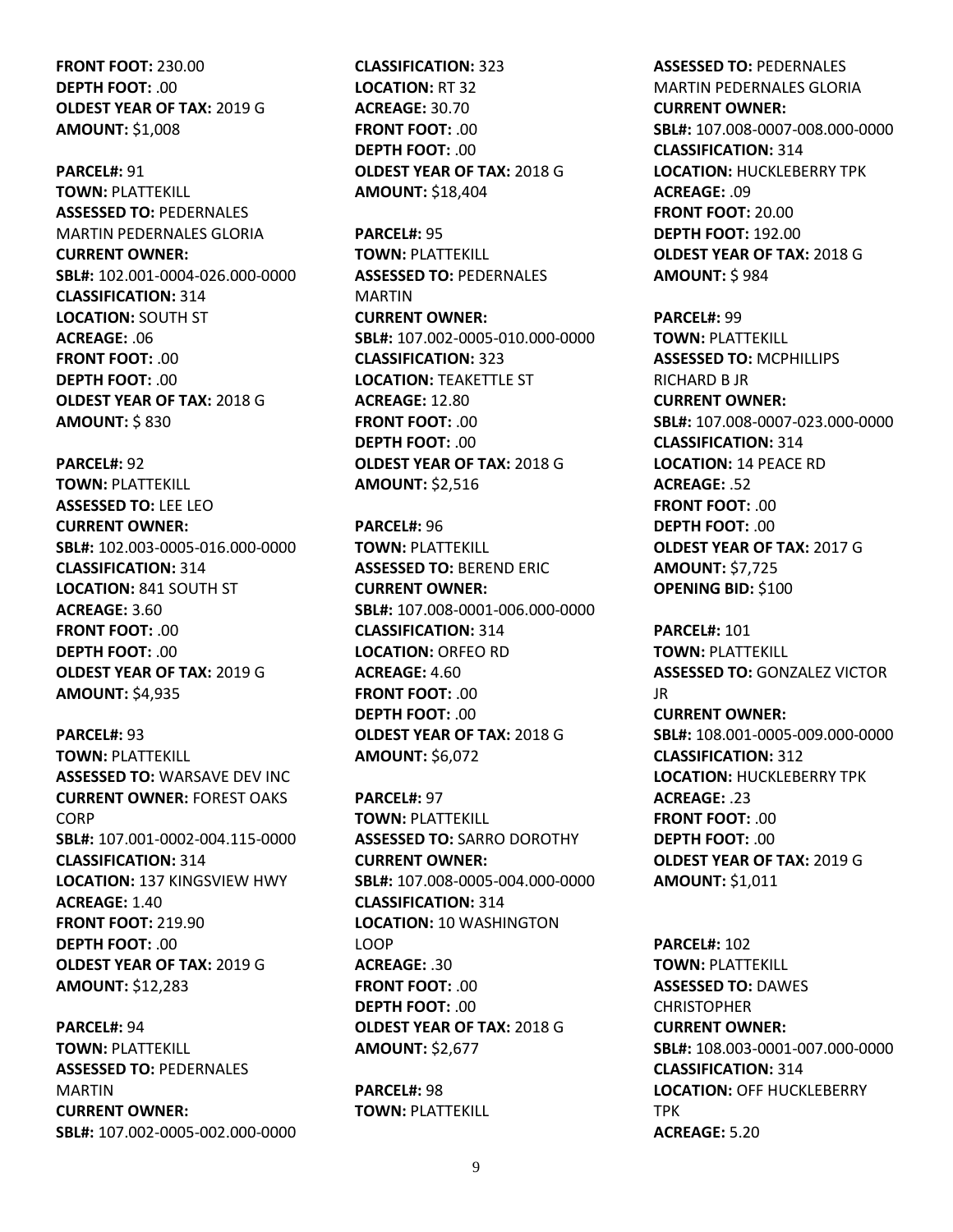**FRONT FOOT:** .00 **DEPTH FOOT:** .00 **OLDEST YEAR OF TAX:** 2019 G **AMOUNT:** \$ 876

**PARCEL#:** 103 **TOWN:** PLATTEKILL **ASSESSED TO:** GALATI ANNE P **CURRENT OWNER: SBL#:** 108.003-0001-010.000-0000 **CLASSIFICATION:** 314 **LOCATION:** HUCKLEBERRY TPK **ACREAGE:** 7.40 **FRONT FOOT:** .00 **DEPTH FOOT:** .00 **OLDEST YEAR OF TAX:** 2017 G **AMOUNT:** \$1,916 **OPENING BID:** \$50

**PARCEL#:** 104 **TOWN:** PLATTEKILL **ASSESSED TO:** DAWES NATHANIEL JR **CURRENT OWNER: SBL#:** 108.003-0003-012.000-0000 **CLASSIFICATION:** 322 **LOCATION:** EAST RD **ACREAGE:** 7.70 **FRONT FOOT:** .00 **DEPTH FOOT:** .00 **OLDEST YEAR OF TAX:** 2019 G **AMOUNT:** \$1,154

**PARCEL#:** 105 **TOWN:** PLATTEKILL **ASSESSED TO:** DAWES IDA **CURRENT OWNER: SBL#:** 108.003-0003-013.000-0000 **CLASSIFICATION:** 322 **LOCATION:** EAST RD **ACREAGE:** 4.10 **FRONT FOOT:** .00 **DEPTH FOOT:** .00 **OLDEST YEAR OF TAX:** 2019 G **AMOUNT:** \$ 859

**PARCEL#:** 107 **TOWN:** PLATTEKILL **ASSESSED TO:** DAWES NATHANIEL T **CURRENT OWNER: SBL#:** 108.003-0005-011.000-0000 **CLASSIFICATION:** 314 **LOCATION:** EAST RD **ACREAGE:** 5.00 **FRONT FOOT:** .00 **DEPTH FOOT: 00 OLDEST YEAR OF TAX:** 2019 G **AMOUNT:** \$ 925

#### **ROCHESTER**

**PARCEL#:** 108 **TOWN:** ROCHESTER **ASSESSED TO:** STILLWATER RECOVERY LLC **CURRENT OWNER:** RIDER RONALD BUNTEN DANIELLE **SBL#:** 060.003-0001-024.000-0000 **CLASSIFICATION:** 311 **LOCATION:** SAMSONVILLE RD **ACREAGE:** 1.30 **FRONT FOOT:** .00 **DEPTH FOOT:** .00 **OLDEST YEAR OF TAX:** 2019 G **AMOUNT:** \$5,091

**PARCEL#:** 110 **TOWN:** ROCHESTER **ASSESSED TO:** NADRATOWSKI JOHN **CURRENT OWNER: SBL#:** 068.001-0001-051.110-0000 **CLASSIFICATION:** 910 **LOCATION:** OFF RIDGEVIEW RD **ACREAGE:** 10.30 **FRONT FOOT:** .00 **DEPTH FOOT:** .00 **OLDEST YEAR OF TAX:** 2018 G **AMOUNT:** \$1,728

**PARCEL#:** 112 **TOWN:** ROCHESTER **ASSESSED TO:** HAGEN JOHN BRUCE HAGEN INGER **CURRENT OWNER: SBL#:** 068.003-0002-005.200-0000 **CLASSIFICATION:** 210 **LOCATION:** 460 QUEENS HWY **ACREAGE:** 2.00 **FRONT FOOT:** .00 **DEPTH FOOT:** .00 **OLDEST YEAR OF TAX:** 2018 G

**AMOUNT:** \$20,636

**PARCEL#:** 113 **TOWN:** ROCHESTER **ASSESSED TO:** MARIOTTI JOHN **CURRENT OWNER: SBL#:** 068.003-0002-055.000-0000 **CLASSIFICATION:** 270 **LOCATION:** 64 CROSS RD **ACREAGE:** 1.30 **FRONT FOOT:** .00 **DEPTH FOOT:** .00 **OLDEST YEAR OF TAX:** 2018 G **AMOUNT:** \$10,833

**PARCEL#:** 115 **TOWN:** ROCHESTER **ASSESSED TO:** DONG HUIPING **CURRENT OWNER: SBL#:** 076.004-0001-055.100-0000 **CLASSIFICATION:** 311 **LOCATION:** BERME RD **ACREAGE:** 3.60 **FRONT FOOT:** .00 **DEPTH FOOT:** .00 **OLDEST YEAR OF TAX:** 2019 G **AMOUNT:** \$4,202

**PARCEL#:** 116 **TOWN:** ROCHESTER **ASSESSED TO:** MANSFIELD MICHAEL **CURRENT OWNER: SBL#:** 076.009-0003-032.000-0000 **CLASSIFICATION:** 311 **LOCATION:** ACADEMY ST **ACREAGE:** .78 **FRONT FOOT:** .00 **DEPTH FOOT: 00 OLDEST YEAR OF TAX:** 2018 G **AMOUNT:** \$3,373

**PARCEL#:** 117 **TOWN:** ROCHESTER **ASSESSED TO:** APPLEGATE JAMES H APPLEGATE SHARON B **CURRENT OWNER: SBL#:** 077.003-0003-021.000-0000 **CLASSIFICATION:** 311 **LOCATION:** OFF LAWRENCE RD NOW WILDERNESS RD **ACREAGE:** 1.64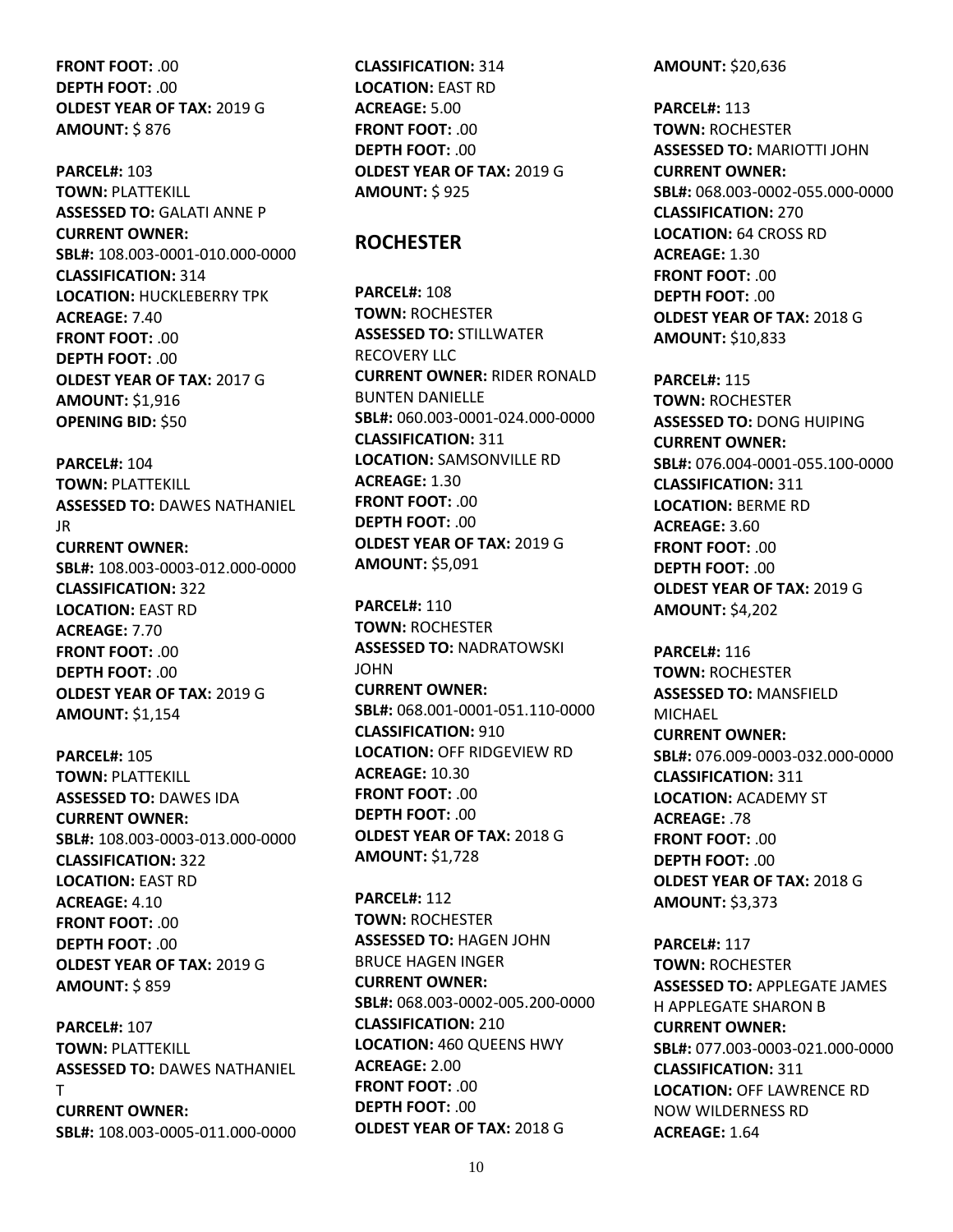**FRONT FOOT:** .00 **DEPTH FOOT:** .00 **OLDEST YEAR OF TAX:** 2018 G **AMOUNT:** \$7,613

## **ROSENDALE**

**PARCEL#:** 121 **TOWN:** ROSENDALE **ASSESSED TO:** EDGHILL EUGENE M **CURRENT OWNER: SBL#:** 062.011-0001-001.000-0000 **CLASSIFICATION:** 312 **LOCATION:** BINNEWATER RD **ACREAGE:** .80 **FRONT FOOT:** .00 **DEPTH FOOT:** .00 **OLDEST YEAR OF TAX:** 2019 G **AMOUNT:** \$6,134

**PARCEL#:** 122 **TOWN:** ROSENDALE **ASSESSED TO:** LENT KEITH **CURRENT OWNER: SBL#:** 062.016-0003-009.000-0000 **CLASSIFICATION:** 210 **LOCATION:** 133 MAPLE HILL DR **ACREAGE:** .10 **FRONT FOOT:** .00 **DEPTH FOOT:** .00 **OLDEST YEAR OF TAX:** 2018 G **AMOUNT:** \$20,353

**PARCEL#:** 127 **TOWN:** ROSENDALE **ASSESSED TO:** COUNTY OF ULSTER **CURRENT OWNER:** MCGOVERN ACQUISITION CO., LLC **SBL#:** 070.050-0001-024.000-0000 **CLASSIFICATION:** 311 **LOCATION:** CEDAR ST -TILLSON ESTS **ACREAGE:** 1.11 **FRONT FOOT:** .00 **DEPTH FOOT:** .00 **OLDEST YEAR OF TAX:** 2019 G **AMOUNT:** \$3,102

## **VILLAGE OF SAUGERTIES**

**PARCEL#:** 130

**TOWN:** SAUGERTIES **ASSESSED TO:** SCATURRO ANN MARIE **CURRENT OWNER: SBL#:** 018.054-0003-012.000-0000 **CLASSIFICATION:** 210 **LOCATION:** 35 BENNETT AVE **ACREAGE:** .25 **FRONT FOOT:** 86.00 **DEPTH FOOT:** 94.00 **OLDEST YEAR OF TAX:** 2019 G **AMOUNT:** \$37,812

**PARCEL#:** 133 **TOWN:** SAUGERTIES **ASSESSED TO:** LI SHANG HAI SENG THIAM **CURRENT OWNER:** LI SHANG HAI LI SENG THIAM **SBL#:** 018.069-0001-025.000-0000 **CLASSIFICATION:** 220 **LOCATION:** 156 WEST BRIDGE ST **ACREAGE:** .25 **FRONT FOOT:** 60.00 **DEPTH FOOT:** 183.40 **OLDEST YEAR OF TAX:** 2017 G **AMOUNT:** \$69,873 **OPENING BID:** \$35,000

**PARCEL#:** 134 **TOWN:** SAUGERTIES **ASSESSED TO:** LIGHTHOUSE COVE INC

**CURRENT OWNER: SBL#:** 018.071-0001-000.000-0000 SHOWN ON MAP AS 18.71-1-8, 18.71-1-9, 18.71-2-7, 18.71-2-8, 18.71-2-9, 18.71-2-10, 18.71-2-11, 18.71-2-12, 18.71-2-13, 18.71-2- 14, 18.71-2-15 **CLASSIFICATION:** 311 **LOCATION:** LATHAM CIR **ACREAGE:** 11.52 NOW 4.5 **FRONT FOOT:** .00 **DEPTH FOOT:** .00 **OLDEST YEAR OF TAX:** 2017 G **AMOUNT:** \$145,159 **OPENING BID:** \$35,000

**PARCEL#:** 135 **TOWN:** SAUGERTIES **ASSESSED TO:** WHIPPLE DONALD SR. WHIPPLE DONALD JR **CURRENT OWNER: SBL#:** 018.263-0006-009.000-0000 **CLASSIFICATION:** 220 NOW 210 **LOCATION:** 46 POST ST **ACREAGE:** .11 **FRONT FOOT:** 53.00 **DEPTH FOOT:** 90.00 **OLDEST YEAR OF TAX:** 2018 G **AMOUNT:** \$39,813 **\*\*DEMOLITION FEE TO BE INCURRED BY PURCHASER\*\***

## **SAUGERTIES**

**PARCEL#:** 141 **TOWN:** SAUGERTIES **ASSESSED TO:** TOMPKINS ARTHUR **CURRENT OWNER: SBL#:** 017.004-0002-020.000-0000 **CLASSIFICATION:** 240 **LOCATION:** 50 FINGER HILL RD **ACREAGE:** 16.80 **FRONT FOOT:** .00 **DEPTH FOOT:** .00 **OLDEST YEAR OF TAX:** 2019 G **AMOUNT:** \$10,604

**PARCEL#:** 149 **TOWN:** SAUGERTIES **ASSESSED TO:** TITUS SUSAN FLOWERMAN THOMAS **CURRENT OWNER: SBL#:** 027.002-0005-040.800-0000 **CLASSIFICATION:** 240 **LOCATION:** 115 GOAT HILL RD **ACREAGE:** 18.15 **FRONT FOOT:** .00 **DEPTH FOOT:** .00 **OLDEST YEAR OF TAX:** 2018 G **AMOUNT:** \$26,025

**PARCEL#:** 154 **TOWN:** SAUGERTIES **ASSESSED TO:** TONNESEN BRUCE R TONNESEN DEBRA **CURRENT OWNER: SBL#:** 028.003-0004-003.000-0000 **CLASSIFICATION:** 210 **LOCATION:** 1171 GLASCO TPKE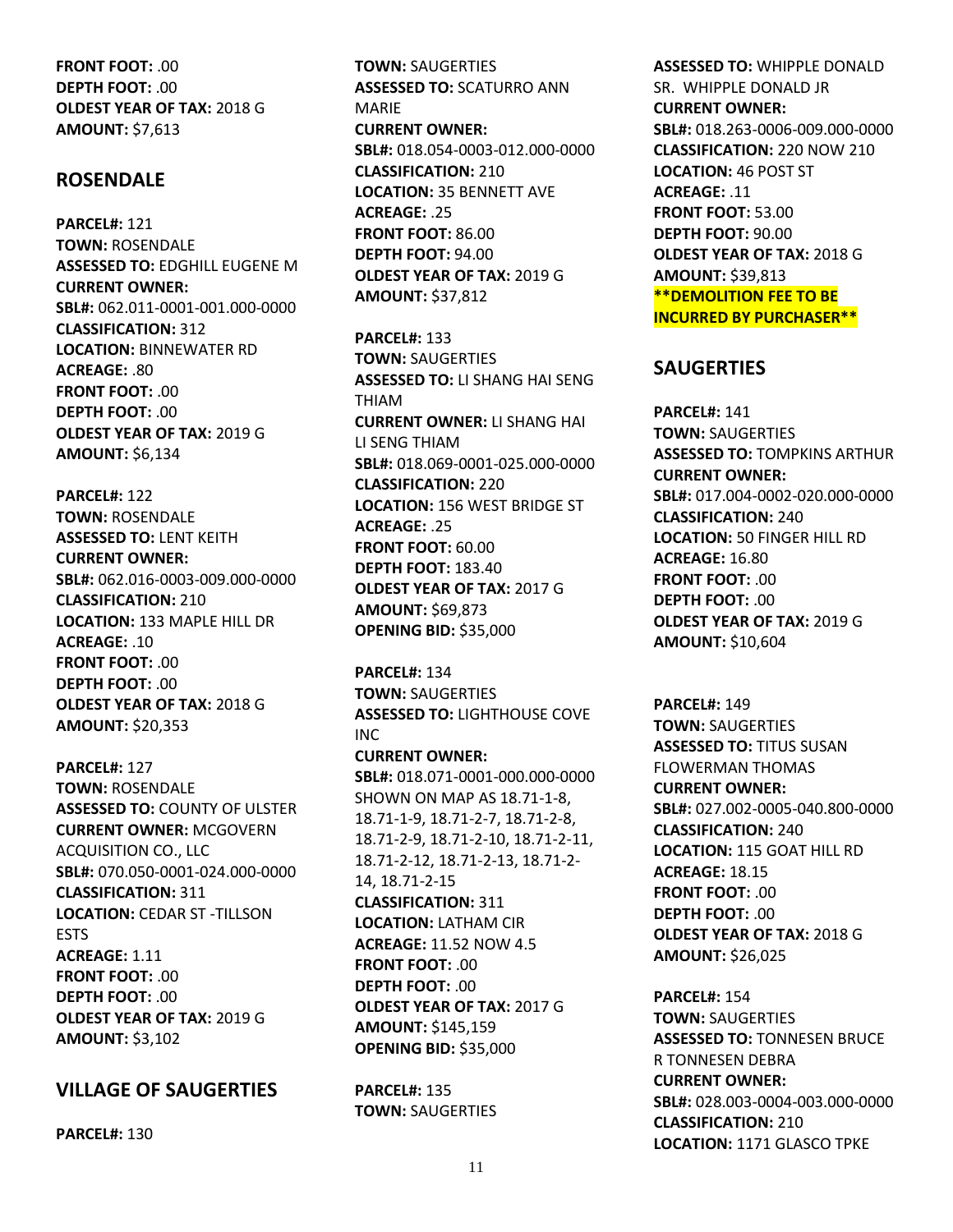**ACREAGE:** 1.40 **FRONT FOOT:** .00 **DEPTH FOOT:** .00 **OLDEST YEAR OF TAX:** 2017 G **AMOUNT:** \$46,816 **OPENING BID:** \$25,000

**PARCEL#:** 157 **TOWN:** SAUGERTIES **ASSESSED TO:** CLARK L.K.O. GREGORY CLARK L.K.O. DEBORAH **CURRENT OWNER: SBL#:** 029.009-0006-022.000-0000 **CLASSIFICATION:** 310 **LOCATION:** BELKNAP LN **ACREAGE:** .35 **FRONT FOOT:** .00 **DEPTH FOOT:** .00 **OLDEST YEAR OF TAX:** 2018 G **AMOUNT:** \$4,315

**PARCEL#:** 160 **TOWN:** SAUGERTIES **ASSESSED TO:** BROWN MEGHAN S **CURRENT OWNER: SBL#:** 029.021-0002-030.000-0000 **CLASSIFICATION:** 311 **LOCATION:** AUSTIN AVE **ACREAGE:** .18 **FRONT FOOT:** 74.00 **DEPTH FOOT:** 106.00 **OLDEST YEAR OF TAX:** 2019 G **AMOUNT:** \$1,201

#### **SHANDAKEN**

**PARCEL#:** 161 **TOWN:** SHANDAKEN **ASSESSED TO:** PEPPER MARK L **CURRENT OWNER: SBL#:** 004.014-0001-033.000-0000 **CLASSIFICATION:** 311 **LOCATION:** ROUTE 28 **ACREAGE:** 2.00 **FRONT FOOT:** .00 **DEPTH FOOT:** .00 **OLDEST YEAR OF TAX:** 2019 G **AMOUNT:** \$3,157

**PARCEL#:** 163 **TOWN:** SHANDAKEN **ASSESSED TO:** LANE LINDA MARIE **CURRENT OWNER: SBL#:** 005.001-0002-019.000-0000 **CLASSIFICATION:** 260 **LOCATION:** 228 ROUTE 42 **ACREAGE:** .36 **FRONT FOOT:** .00 **DEPTH FOOT:** .00 **OLDEST YEAR OF TAX:** 2019 G **AMOUNT:** \$3,510

**PARCEL#:** 164 **TOWN:** SHANDAKEN **ASSESSED TO:** CATSKILL VENTURES LLC **CURRENT OWNER: SBL#:** 012.007-0002-007.200-0000 **CLASSIFICATION:** 311 **LOCATION:** ROUTE 28 **ACREAGE:** 3.45 **FRONT FOOT:** .00 **DEPTH FOOT:** .00 **OLDEST YEAR OF TAX:** 2019 G **AMOUNT:** \$5,316

**PARCEL#:** 165 **TOWN:** SHANDAKEN **ASSESSED TO:** HALL RAYMOND HALL VICTORIA **CURRENT OWNER: SBL#:** 012.007-0002-011.000-0000 **CLASSIFICATION:** 210 **LOCATION:** 8181 ROUTE 28 **ACREAGE:** 1.10 **FRONT FOOT:** .00 **DEPTH FOOT:** .00 **OLDEST YEAR OF TAX:** 2017 G **AMOUNT:** \$19,923

**PARCEL#:** 166 **TOWN:** SHANDAKEN **ASSESSED TO:** BROWN MEGHAN S **CURRENT OWNER: SBL#:** 013.005-0001-015.000-0000 **CLASSIFICATION:** 311 **LOCATION:** FOX HOLLOW RD **ACREAGE:** .15 **FRONT FOOT:** .00 **DEPTH FOOT: 00 OLDEST YEAR OF TAX:** 2019 G **AMOUNT:** \$ 712

**PARCEL#:** 168 **TOWN:** SHANDAKEN **ASSESSED TO:** PATURZO RAYMOND J **CURRENT OWNER: SBL#:** 013.012-0001-050.000-0000 **CLASSIFICATION:** 311 **LOCATION:** GARFIELD RD **ACREAGE:** .43 **FRONT FOOT:** .00 **DEPTH FOOT:** .00 **OLDEST YEAR OF TAX:** 2019 G **AMOUNT:** \$1,636

#### **SHAWANGUNK**

**PARCEL#:** 176 **TOWN:** SHAWANGUNK **ASSESSED TO:** GUARIGLIA ROSANN DEBRA TUOHY **CURRENT OWNER: SBL#:** 104.002-0001-013.000-0000 **CLASSIFICATION:** 314 **LOCATION:** YARWOOD RD **ACREAGE:** .30 **FRONT FOOT:** .00 **DEPTH FOOT:** .00 **OLDEST YEAR OF TAX:** 2017 G **AMOUNT:** \$2,245 **OPENING BID:** \$50

**PARCEL#:** 177 **TOWN:** SHAWANGUNK **ASSESSED TO:** ABERNATHY ROBERT ABERNETHY DOMENICA **CURRENT OWNER: SBL#:** 104.002-0001-014.300-0000 **CLASSIFICATION:** 311 **LOCATION:** YARWOOD ROAD OFF OF **ACREAGE:** .00 **FRONT FOOT:** 85.00 **DEPTH FOOT:** 100.00 **OLDEST YEAR OF TAX:** 2017 G **AMOUNT:** \$2,345 **OPENING BID:** \$50

**PARCEL#:** 178 **TOWN:** SHAWANGUNK **ASSESSED TO:** NUNNO PAUL NUNNO EDITH **CURRENT OWNER:**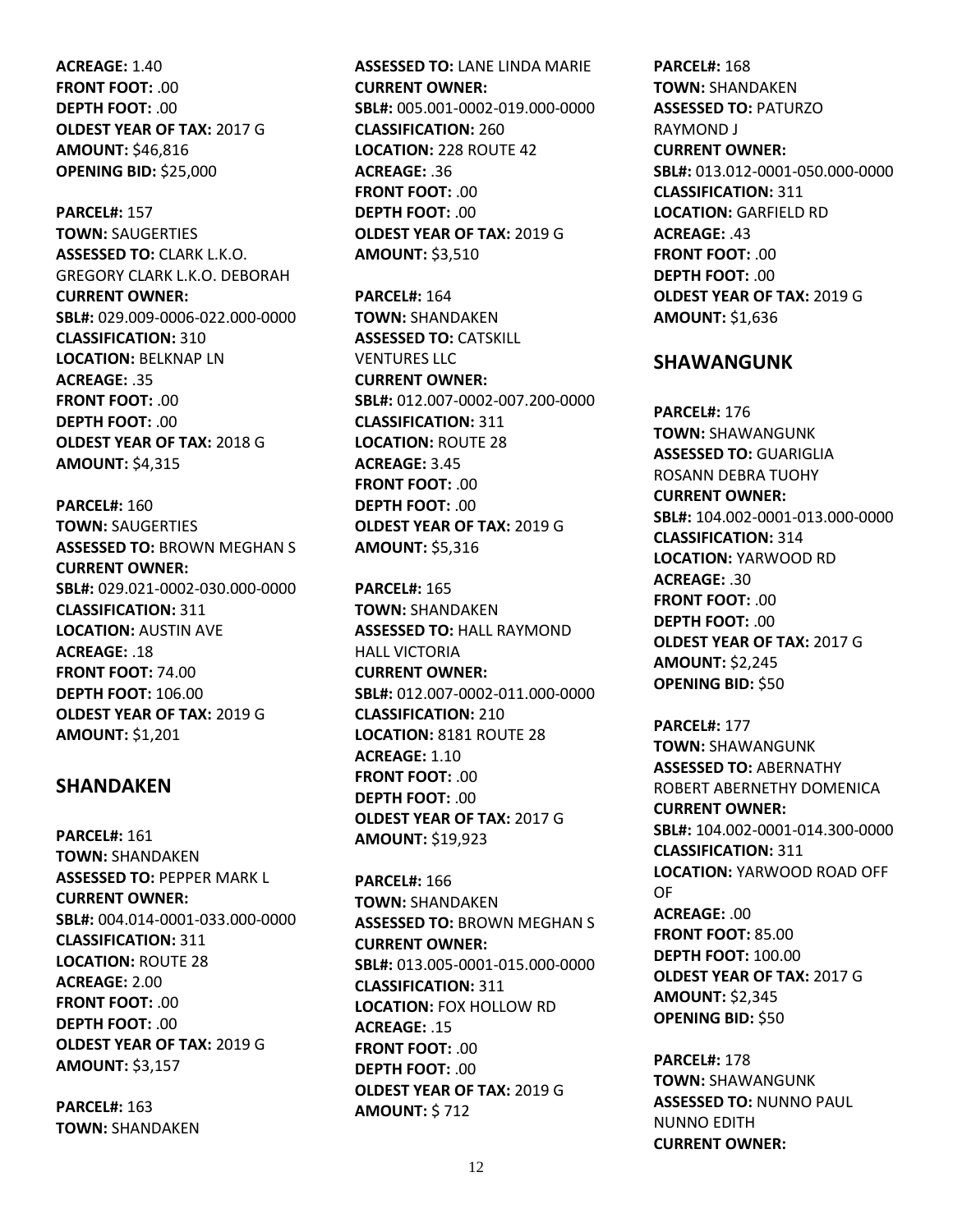**SBL#:** 104.002-0005-001.000-0000 **CLASSIFICATION:** 314 **LOCATION:** FOREST GLEN RD **ACREAGE:** 1.20 **FRONT FOOT:** .00 **DEPTH FOOT:** .00 **OLDEST YEAR OF TAX:** 2019 G **AMOUNT:** \$2,094

**PARCEL#:** 179 **TOWN:** SHAWANGUNK **ASSESSED TO:** NICASTRO AGNES **CURRENT OWNER: SBL#:** 104.002-0005-029.000-0000 **CLASSIFICATION:** 314 **LOCATION:** FOREST GLEN RD **ACREAGE:** 1.20 **FRONT FOOT:** .00 **DEPTH FOOT:** .00 **OLDEST YEAR OF TAX:** 2017 G **AMOUNT:** \$3,172 **OPENING BID:** \$100

**PARCEL#:** 184 **TOWN:** SHAWANGUNK **ASSESSED TO:** DURGALA & CO LLC **CURRENT OWNER:** ARRIETA MAYRA **SBL#:** 104.042-0004-016.000-0000 **CLASSIFICATION:** 314 **LOCATION:** 163 LAKE SHORE DR **ACREAGE:** .00 **FRONT FOOT:** 50.00 **DEPTH FOOT:** 150.00 **OLDEST YEAR OF TAX:** 2019 G **AMOUNT:** \$ 796

**PARCEL#:** 188 **TOWN:** SHAWANGUNK **ASSESSED TO:** LEWIS HARVEY N **CURRENT OWNER: SBL#:** 106.002-0002-035.000-0000 **CLASSIFICATION:** 210 **LOCATION:** 1271 ROUTE 208 **ACREAGE:** .03 **FRONT FOOT:** 95.00 **DEPTH FOOT:** 150.00 **OLDEST YEAR OF TAX:** 2019 G **AMOUNT:** \$24,221

**PARCEL#:** 190 **TOWN:** SHAWANGUNK **ASSESSED TO:** CZARNECKI ADELBERT A **CURRENT OWNER: SBL#:** 106.004-0001-047.100-0000 **CLASSIFICATION:** 311 **LOCATION:** PLAINS RD **ACREAGE:** .30 **FRONT FOOT:** .00 **DEPTH FOOT:** .00 **OLDEST YEAR OF TAX:** 2018 G **AMOUNT:** \$1,297

**PARCEL#:** 191 **TOWN:** SHAWANGUNK **ASSESSED TO:** LAM LI SENG THIAM HAI LI SHANG **CURRENT OWNER:** SUI YING LAM LI SHANG HAI LI SENG THIAM LI **SBL#:** 106.049-0004-022.000-0000 **CLASSIFICATION:** 483 **LOCATION:** 6 WALLKILL AVE **ACREAGE:** .00 **FRONT FOOT:** 61.80 **DEPTH FOOT:** 115.00 **OLDEST YEAR OF TAX:** 2017 G **AMOUNT:** \$98,430 **OPENING BID:** \$40,000

**PARCEL#:** 192 **TOWN:** SHAWANGUNK **ASSESSED TO:** CARUSILLO CARMINE CARUSILLO ANTHONY **CURRENT OWNER: SBL#:** 106.050-0003-017.000-0000 **CLASSIFICATION:** 210 **LOCATION:** 6 APPLE LN **ACREAGE:** .00 **FRONT FOOT:** 155.00 **DEPTH FOOT:** 120.00 **OLDEST YEAR OF TAX:** 2019 G **AMOUNT:** \$33,636

## **ULSTER**

**PARCEL#:** 194 **TOWN:** ULSTER **ASSESSED TO:** TUOHY MARY TUOHY STEPHEN **CURRENT OWNER: SBL#:** 039.006-0001-010.000-0000 **CLASSIFICATION:** 311

**LOCATION:** 46 MID IRON DRIVE(PVT) **ACREAGE:** .00 **FRONT FOOT:** 72.70 **DEPTH FOOT:** 73.00 **OLDEST YEAR OF TAX:** 2018/2019 S **AMOUNT:** \$4,253

**PARCEL#:** 196 **TOWN:** ULSTER **ASSESSED TO:** WERBER BEVERLY **CURRENT OWNER: SBL#:** 039.011-0003-021.000-0000 **CLASSIFICATION:** 210 **LOCATION:** 174 BRIGHAM LN **ACREAGE:** .00 **FRONT FOOT:** 100.00 **DEPTH FOOT:** 120.00 **OLDEST YEAR OF TAX:** 2019 G **AMOUNT:** \$22,430

**PARCEL#:** 198 **TOWN:** ULSTER **ASSESSED TO:** SCHINDLER FRANK MITCHELL MARILYN **CURRENT OWNER: SBL#:** 039.011-0006-004.000-0000 **CLASSIFICATION:** 311 **LOCATION:** EASTERN PKWY **ACREAGE:** .00 **FRONT FOOT:** 70.00 **DEPTH FOOT:** 297.00 **OLDEST YEAR OF TAX:** 2017/2018 S **AMOUNT:** \$1,360

**PARCEL#:** 201 **TOWN:** ULSTER **ASSESSED TO:** BUSH DAVID CARLILE JASON **CURRENT OWNER: SBL#:** 039.016-0002-038.000-0000 **CLASSIFICATION:** 314 **LOCATION:** 176 LAKE RD **ACREAGE:** 2.00 **FRONT FOOT:** .00 **DEPTH FOOT:** .00 **OLDEST YEAR OF TAX:** 2019 G **AMOUNT:** \$5,022

**PARCEL#:** 203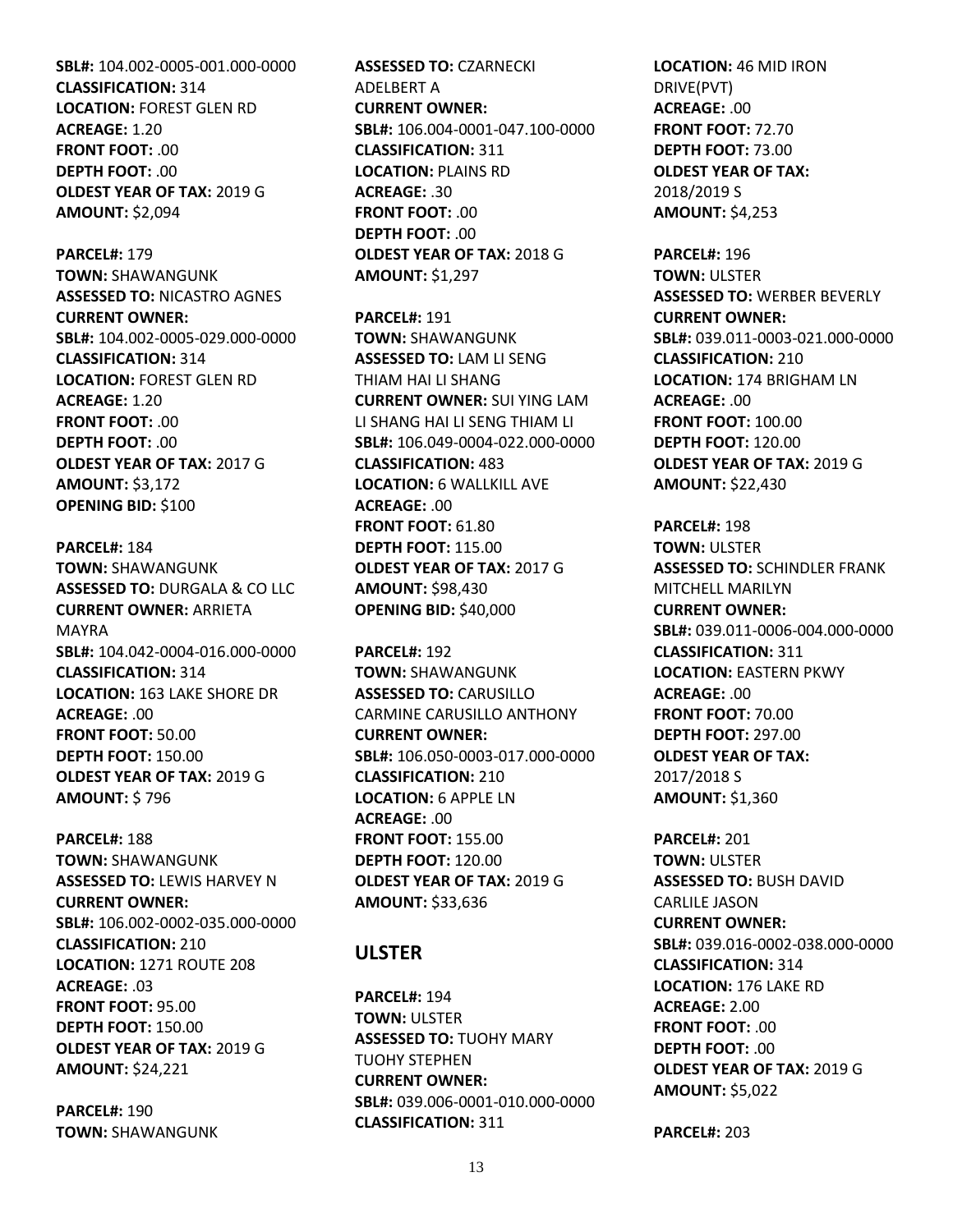**TOWN:** ULSTER **ASSESSED TO:** CANNON WILLIAM P CANNON MARGARET **CURRENT OWNER: SBL#:** 047.002-0003-016.000-0000 **CLASSIFICATION:** 314 **LOCATION:** 149 ROUTE 28A **ACREAGE:** .00 **FRONT FOOT:** 118.00 **DEPTH FOOT:** 286.00 **OLDEST YEAR OF TAX:** 2018 G **AMOUNT:** \$3,567

**PARCEL#:** 207 **TOWN:** ULSTER **ASSESSED TO:** COUNTY OF ULSTER/ATLANTIC NORTH PROPERTIES INC **CURRENT OWNER: SBL#:** 048.052-0006-001.000-0000 **CLASSIFICATION:** 484 NOW 311 **LOCATION:** 59 BRIGHAM ST **ACREAGE:** .00 **FRONT FOOT:** 60.00 **DEPTH FOOT:** 68.00 **OLDEST YEAR OF TAX:** 2016 G **AMOUNT:** \$121,945 **OPENING BID:** \$750

**PARCEL#:** 209 **TOWN:** ULSTER **ASSESSED TO:** JONES ROSS R **CURRENT OWNER: SBL#:** 048.052-0008-003.000-0000 **CLASSIFICATION:** 210 **LOCATION:** 206 WILLOW ST **ACREAGE:** .00 **FRONT FOOT:** 51.80 **DEPTH FOOT:** 100.00 **OLDEST YEAR OF TAX:** 2018 G **AMOUNT:** \$15,243

**PARCEL#:** 210 **TOWN:** ULSTER **ASSESSED TO:** DEGAETANO LOUIS **CURRENT OWNER: SBL#:** 048.065-0011-014.000-0000 **CLASSIFICATION:** 210 **LOCATION:** 58 HARWICH ST **ACREAGE:** .00 **FRONT FOOT:** 110.00 **DEPTH FOOT:** 72.20

**OLDEST YEAR OF TAX:** 2019 G **AMOUNT:** \$22,445

#### **VILLAGE OF ELLENVILLE**

**PARCEL#:** 217 **TOWN:** WAWARSING **ASSESSED TO:** MAZZARELLI SUSAN **CURRENT OWNER: SBL#:** 083.069-0002-021.000-0000 **CLASSIFICATION:** 210 **LOCATION:** 3 BLOOMER ST **ACREAGE:** .13 **FRONT FOOT:** .00 **DEPTH FOOT:** .00 **OLDEST YEAR OF TAX:** 2017 G **AMOUNT:** \$22,048

**PARCEL#:** 221 **TOWN:** WAWARSING **ASSESSED TO:** WALLACE ANNE **CURRENT OWNER: SBL#:** 083.327-0004-008.000-0000 **CLASSIFICATION:** 210 **LOCATION:** 1 PENNY PL **ACREAGE:** .66 **FRONT FOOT:** .00 **DEPTH FOOT:** .00 **OLDEST YEAR OF TAX:** 2019 G **AMOUNT:** \$13,390 **\*\*SEE REVISED PICTURE IN TAX MAP BOOK\*\***

**PARCEL#:** 226 **TOWN:** WAWARSING **ASSESSED TO:** MORSE KRYSTAL **CURRENT OWNER: SBL#:** 091.022-0004-010.000-0000 **CLASSIFICATION:** 311 **LOCATION:** ENDERLY LN **ACREAGE:** .22 **FRONT FOOT:** .00 **DEPTH FOOT:** .00 **OLDEST YEAR OF TAX:** 2018 G **AMOUNT:** \$2,369

**PARCEL#:** 227 **TOWN:** WAWARSING **ASSESSED TO:** KOSSAR EMANUEL **CURRENT OWNER: SBL#:** 091.022-0007-008.000-0000 **CLASSIFICATION:** 210 **LOCATION:** 4 IDA LN **ACREAGE:** .17 **FRONT FOOT:** .00 **DEPTH FOOT:** .00 **OLDEST YEAR OF TAX:** 2019 G **AMOUNT:** \$5,877

**PARCEL#:** 228 **TOWN:** WAWARSING **ASSESSED TO:** VILLAGE OF **ELLENVILLE CURRENT OWNER: SBL#:** 091.022-0007-012.000-0000 **CLASSIFICATION:** 311 **LOCATION:** 48-50 CHAPEL ST **ACREAGE:** .42 **FRONT FOOT:** .00 **DEPTH FOOT:** .00 **OLDEST YEAR OF TAX:** 2019 G **AMOUNT:** \$ 410

**PARCEL#:** 229 **TOWN:** WAWARSING **ASSESSED TO:** ROSENDORF JOANNE ROSENDORF CHARLES **CURRENT OWNER: SBL#:** 091.087-0004-011.000-0000 **CLASSIFICATION:** 311 **LOCATION:** SIEGEL DR **ACREAGE:** .27 **FRONT FOOT:** .00 **DEPTH FOOT:** .00 **OLDEST YEAR OF TAX:** 2018 G **AMOUNT:** \$ 948

#### **WAWARSING**

**PARCEL#:** 230 **TOWN:** WAWARSING **ASSESSED TO:** ROSS CYNTHIA **CURRENT OWNER: SBL#:** 066.002-0002-004.000-0000 **CLASSIFICATION:** 312 NOW 322 **LOCATION:** 198 SHOLAM RD **ACREAGE:** 40.50 **FRONT FOOT:** .00 **DEPTH FOOT:** .00 **OLDEST YEAR OF TAX:** 2018 G **AMOUNT:** \$19,424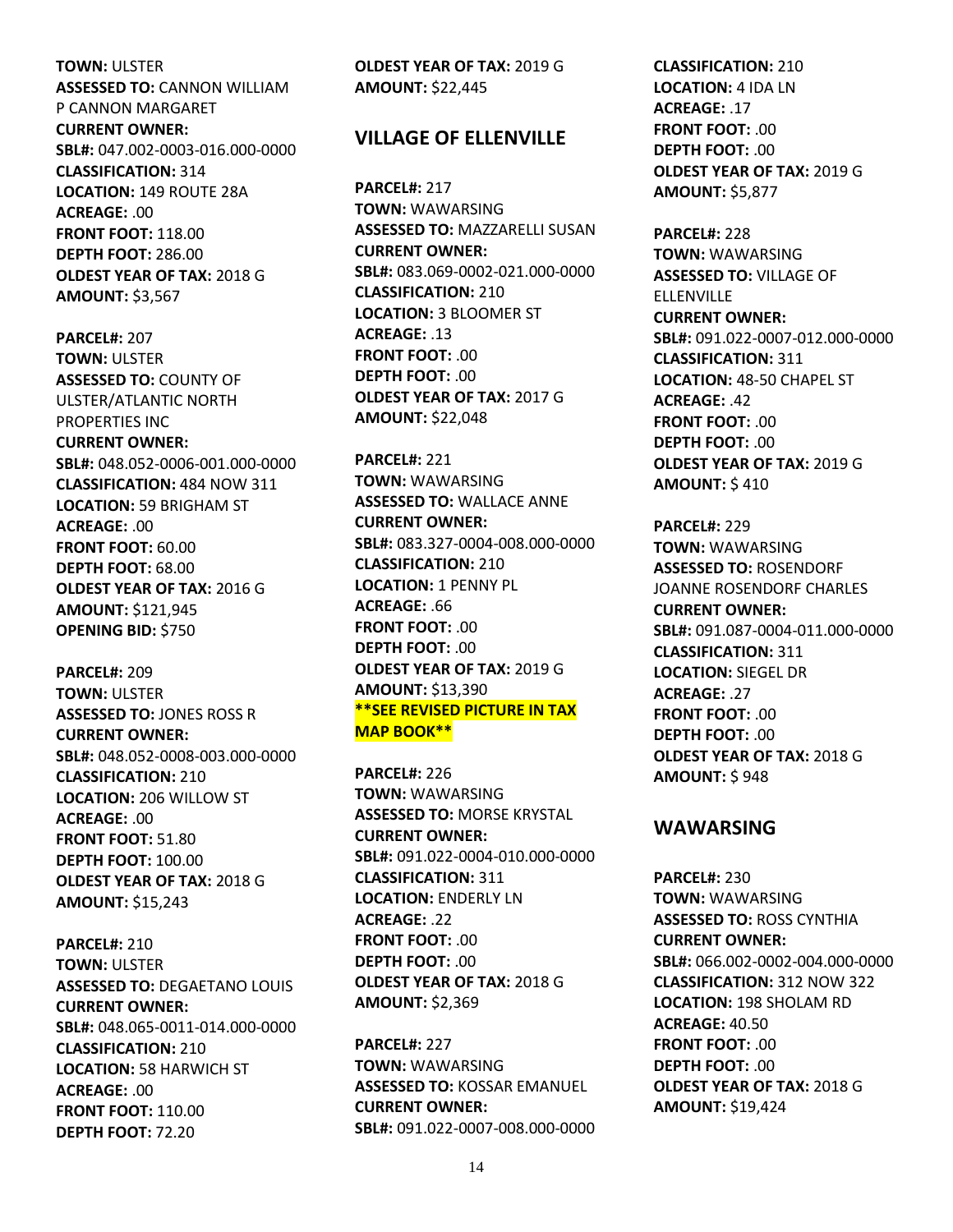**PARCEL#:** 232 **TOWN:** WAWARSING **ASSESSED TO:** O'SULLIVAN GEORGI **CURRENT OWNER:** O'SULLIVAN GEORGI **SBL#:** 074.002-0001-027.000-0000 **CLASSIFICATION:** 270 **LOCATION:** 140 BRANDY BROOK RD **ACREAGE:** 3.60 NOW 3.70 **FRONT FOOT:** .00 **DEPTH FOOT:** .00 **OLDEST YEAR OF TAX:** 2018 G **AMOUNT:** \$15,876

**PARCEL#:** 233 **TOWN:** WAWARSING **ASSESSED TO:** MARRERO JUAN MARRERO OKRYUN **CURRENT OWNER: SBL#:** 074.002-0001-055.000-0000 **CLASSIFICATION:** 322 **LOCATION:** BENNETT RD **ACREAGE:** 95.00 **FRONT FOOT:** .00 **DEPTH FOOT:** .00 **OLDEST YEAR OF TAX:** 2018 G **AMOUNT:** \$25,925

**PARCEL#:** 234 **TOWN:** WAWARSING **ASSESSED TO:** MARRERO JUAN MARRERO OKRYUN **CURRENT OWNER: SBL#:** 074.002-0001-057.000-0000 **CLASSIFICATION:** 314 **LOCATION:** BENNETT RD **ACREAGE:** 7.70 **FRONT FOOT:** .00 **DEPTH FOOT:** .00 **OLDEST YEAR OF TAX:** 2018 G **AMOUNT:** \$7,047

**PARCEL#:** 236 **TOWN:** WAWARSING **ASSESSED TO:** SOLOMON MARK BERGER PETER **CURRENT OWNER: SBL#:** 074.003-0001-049.000-0000 **CLASSIFICATION:** 311 **LOCATION:** SHERMAN RD

**ACREAGE:** 21.90 **FRONT FOOT:** .00 **DEPTH FOOT:** .00 **OLDEST YEAR OF TAX:** 2019 G **AMOUNT:** \$10,773

**PARCEL#:** 238 **TOWN:** WAWARSING **ASSESSED TO:** LOYOLA JOHNNY LOYOLA BARBARA ANN **CURRENT OWNER: SBL#:** 075.002-0002-004.000-0000 **CLASSIFICATION:** 210 **LOCATION:** 102 WOODLAND RIDGE RD **ACREAGE:** 3.80 **FRONT FOOT:** .00 **DEPTH FOOT:** .00 **OLDEST YEAR OF TAX:** 2019 G **AMOUNT:** \$20,985

**PARCEL#:** 240 **TOWN:** WAWARSING **ASSESSED TO:** O'KEEFE MARGARET O'KEEFE MICHAEL **CURRENT OWNER: SBL#:** 075.004-0001-061.000-0000 **CLASSIFICATION:** 260 **LOCATION:** 47 VERNOOY DR **ACREAGE:** .40 **FRONT FOOT:** .00 **DEPTH FOOT:** .00 **OLDEST YEAR OF TAX:** 2019 G **AMOUNT:** \$5,480

**PARCEL#:** 241 **TOWN:** WAWARSING **ASSESSED TO:** GORDON EDWARD GORDON VELMA **CURRENT OWNER: SBL#:** 075.004-0004-007.000-0000 **CLASSIFICATION:** 311 **LOCATION:** DEER RUN LN **ACREAGE:** 1.00 **FRONT FOOT:** .00 **DEPTH FOOT:** .00 **OLDEST YEAR OF TAX:** 2016 G **AMOUNT:** \$4,123 **OPENING BID:** \$50

**PARCEL#:** 242 **TOWN:** WAWARSING **ASSESSED TO:** QUICK BRUCE QUICK RUTH **CURRENT OWNER: SBL#:** 075.081-0001-002.000-0000 **CLASSIFICATION:** 210 **LOCATION:** 7252 RT 209 **ACREAGE:** .30 **FRONT FOOT:** .00 **DEPTH FOOT:** .00 **OLDEST YEAR OF TAX:** 2019 G **AMOUNT:** \$7,687

**PARCEL#:** 243 **TOWN:** WAWARSING **ASSESSED TO:** BEREND ERIC **CURRENT OWNER: SBL#:** 076.013-0001-055.000-0000 **CLASSIFICATION:** 323 **LOCATION:** CARLO DR **ACREAGE:** .55 **FRONT FOOT:** .00 **DEPTH FOOT:** .00 **OLDEST YEAR OF TAX:** 2018 G **AMOUNT:** \$1,093

**PARCEL#:** 245 **TOWN:** WAWARSING **ASSESSED TO:** FENNIMORE **JOSEPH CURRENT OWNER: SBL#:** 076.013-0003-013.000-0000 **CLASSIFICATION:** 482 **LOCATION:** 3 CLAYHILL RD **ACREAGE:** 1.00 **FRONT FOOT:** .00 **DEPTH FOOT:** .00 **OLDEST YEAR OF TAX:** 2019 G **AMOUNT:** \$54,932

**PARCEL#:** 247 **TOWN:** WAWARSING **ASSESSED TO:** DISENO PHILLIP **CURRENT OWNER: SBL#:** 076.013-0004-040.000-0000 **CLASSIFICATION:** 311 **LOCATION:** 13 WOOD ST **ACREAGE:** .32 **FRONT FOOT:** .00 **DEPTH FOOT: 00 OLDEST YEAR OF TAX:** 2019 G **AMOUNT:** \$3,591